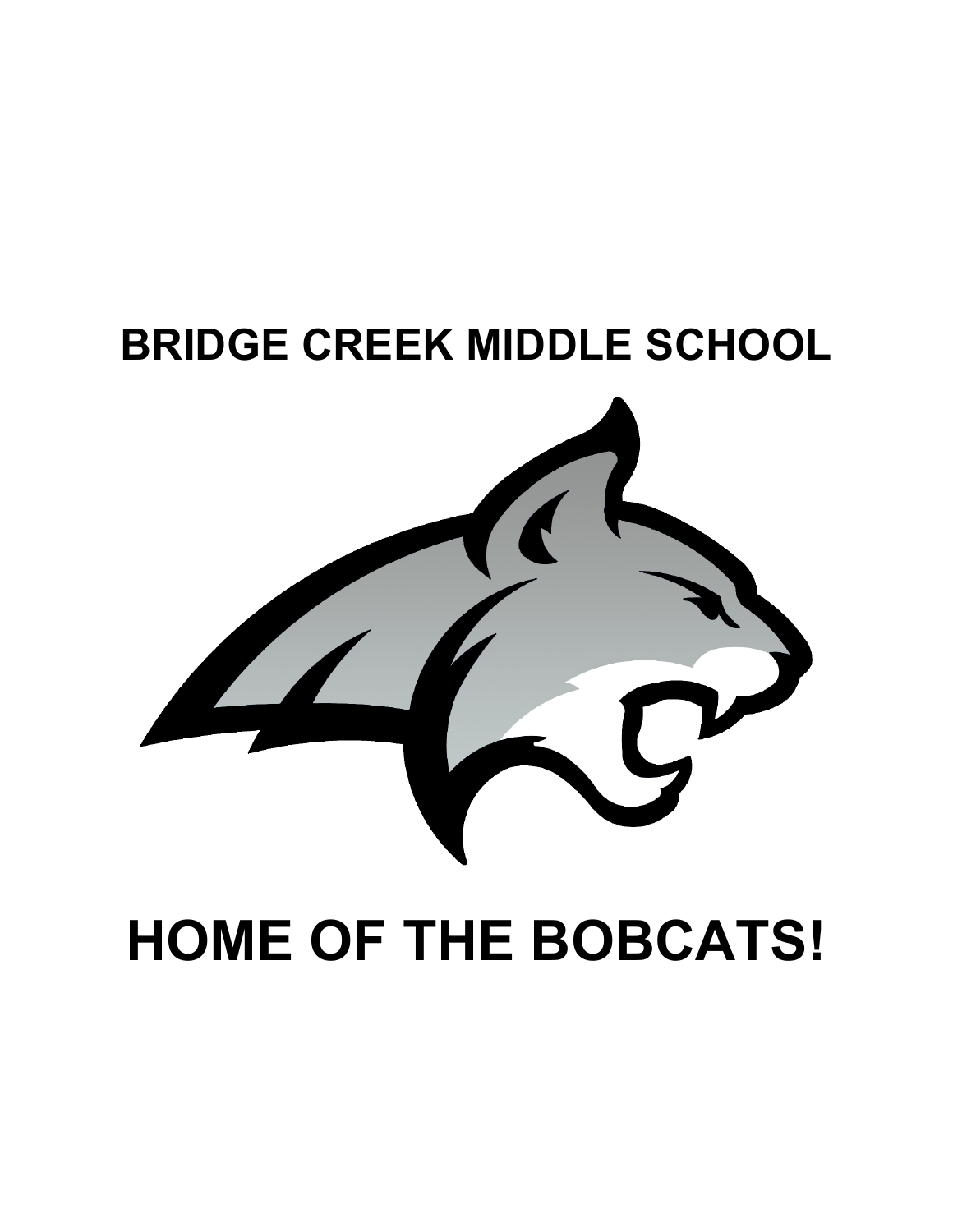### **A Handbook to Guide Students, Teachers, and Parents COMPLIANCE STATEMENT**

Students, parents and employees of Bridge Creek School District, No. I-95 are assured that the district does not discriminate based on race, sex, national origin, handicap, religion, or age. Superintendent, David Morrow, has been designated by the Board of Education to coordinate the school district's efforts to comply with this assurance. David Morrow Superintendent Bridge Creek Public Schools This policies of the Bridge Creek Board of Education have been somewhat condensed for this handbook. This handbook is not intended to replace or present in full the Bridge Creek Board of Education policies. For further explanation, please consult a full version of the policies.

# **INTRODUCTION**

The BCMS community extends you a warm welcome. Your time here should be one of tremendous growth, exploration, and learning, but within the boundaries of guidelines that protect your rights as well as those of your fellow community members. This handbook describes the expectations for behavior and conduct in the BCMS community and outlines the procedures to be followed when these expectations are not met. It is your road map, containing the policies and procedures that will guide you as a student while you live and grow in this community of highly motivated people. One aspect of the community is described this way: A highly successful Middle School is a disciplined community, a place where individuals accept their obligations to others and where well-defined governance procedures guide behavior for the common good.

- Freedom is balanced with duty.
- Integrity and honesty are expected.
- Consideration for the needs and rights of others is the norm.
- Disagreement and conflict are acknowledged in respectful discourse. While some will think of this booklet as a collection of policies, those policies are really the expectations for behavior that we have agreed upon as a community. So once again, welcome to the BCMS community. In addition, welcome to our community of shared principles and values.

# **THE COMMUNITY AT BCMS**

One goal of a Middle School education is to help students develop as a unique individual—to be educated as a whole person, intellectually, emotionally, socially, and ethically. The middle years in a child's school career are some of the most critical. We must help students develop during what can be some difficult times in their development as humans. Students' development and learning as an individual occur, in part, when students engage in relationships with others and in activities that optimally challenge them. To enhance your growth and learning, become actively involved in the life of the BCMS community. Engage fellow students, faculty, staff, and BC<S's various communities of interests and form relationships that both challenge and support growth. A student's journey of individual development does not occur in isolation; it takes place within a dynamic learning community. As a successful Middle School, BCMS attempts to balance its needs—to foster freedom for individual growth, to support its various communities of interests, and to fulfill its broader teaching and development mission.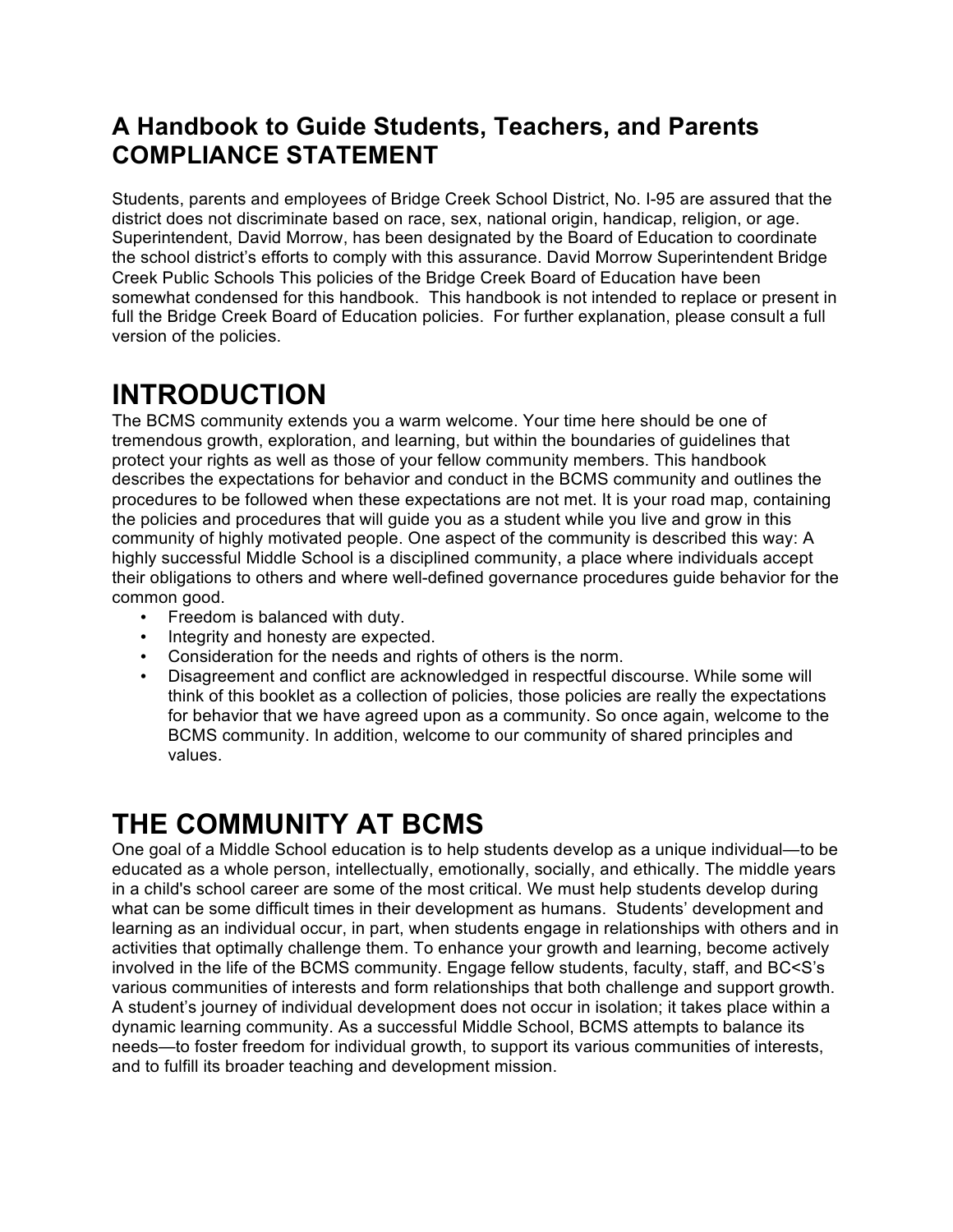### **Statement of Community Principles and Values** <sup>1</sup>

BCMS is an educationally purposeful community, a place where faculty and students share academic goals and work together to strengthen teaching and learning in our school.

• Commitment to truth and knowledge is unwavering.

- •Respect for individual achievement and excellence is the cornerstone.
- Lifelong learning is expected.

BCMS is an open community, a place where civility is powerfully affirmed and where freedom of expression is uncompromisingly protected.

- Civility and respect are expected behaviors.
- Individuality is affirmed while all strive to build a stronger sense of school community.
- Freedom of choice is balanced with responsibility to the community.

BCMS is a just community, a place where the sanctity of the person is honored and where diversity is aggressively pursued.

- Individual differences and unique perspectives are respected.
- Our common humanity is the basis for community relations.

• Inclusion is the foundation for decision-making. BCMS is a disciplined community, a place where individuals accept their obligations to others and where well-defined governance procedures guide behavior for the common good.

- Freedom is balanced with duty.
- Integrity and honesty are expected.
- Consideration for the needs and rights of others is the norm.
- Disagreement and conflict are acknowledged in respectful discourse.

BCMS is a caring community, a place where the wellbeing of each member is sensitively supported and where service to others is encouraged.

• "Do no harm to others" is a nonnegotiable value.

• Accurate self-understanding is the foundation for empathy, compassion, and understanding others.

• Social responsibility and an ethic of service to others are extended to all members of the community.

• Emotional, physical, and spiritual well-being is cultivated in academic and extracurricular life. BCMS is a celebrative community, one in which the success of individuals, groups and the school as a whole are recognized and celebrated.

• History, traditions, and the contributions of the past are honored.

Adapted from Ernest Boyer (1990), Campus Life: In Search of Community. San Francisco: Jossey Bass.

### **PARENTS' BILL OF RIGHTS**

The board supports parents' efforts to be involved in the district's education programs. This policy outlines the district's efforts to educate parents and support parent involvement in response to the passage of HB1384, the 2014 Parents' Bill of Rights (O.S. 25 §2001). I. Parents have the right be involved in their minor child's education, including directing that education. Parents are encouraged to exercise their rights in conjunction with district guidance so as not to inadvertently impede their minor child's compliance with federal and state mandated requirements – including requirements related to graduation. Parents also have the right to review school records related to their minor child. II. Parents generally have the right to consent prior to an audio or video recording being made of their minor child. This right does not preempt the district's right to make recordings (without specific parental approval) related to: a. safety, general order and discipline b. academic or extracurricular activities c. classroom instruction d.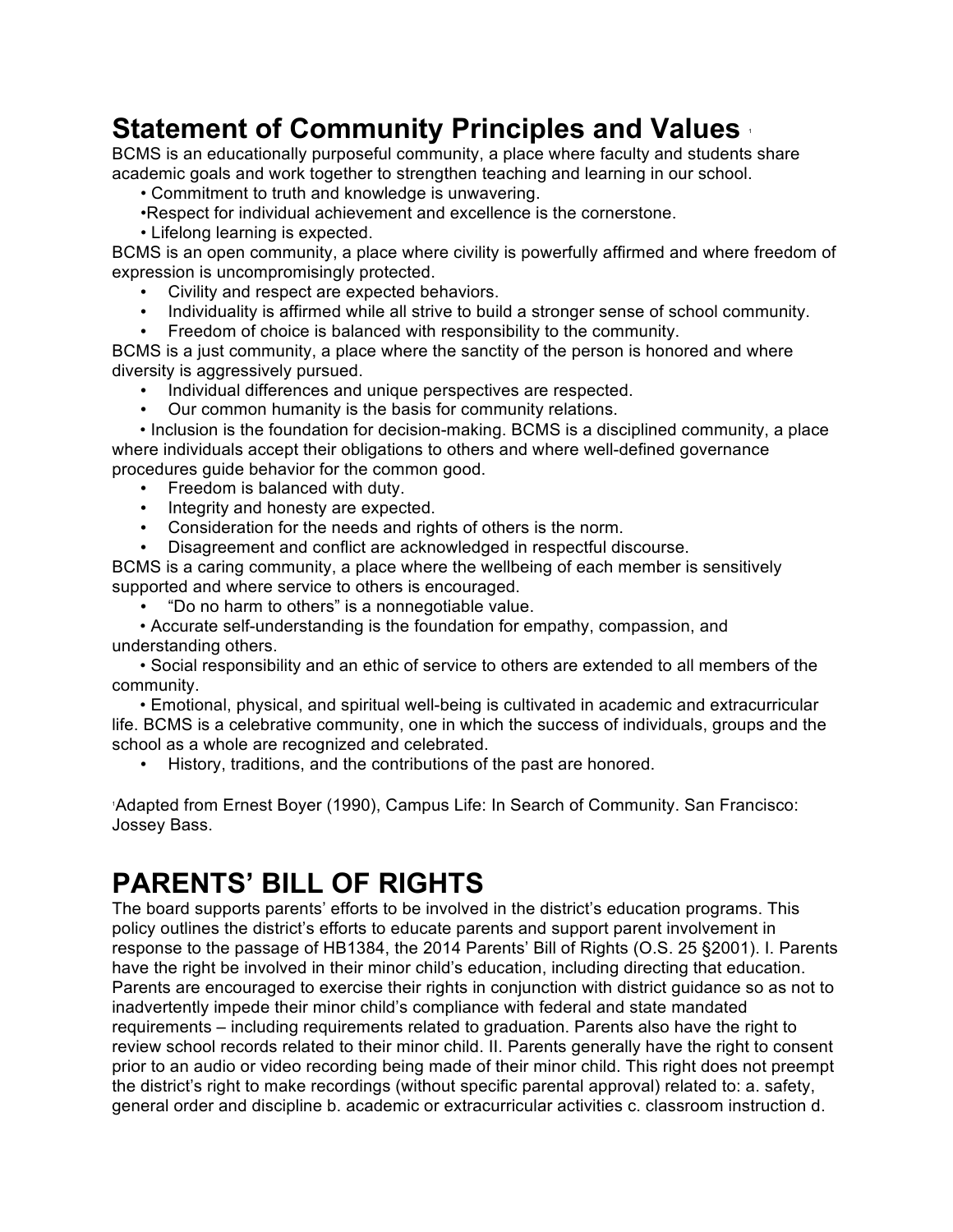security/surveillance of the buildings or grounds e. photo ID cards III. Parents have the right to receive prompt notice if their minor child is believed to be the victim of a crime perpetrated by someone other than the parent, unless law enforcement or DHS officials have determined that parental notification would impede the related investigation. These notice provisions do not apply to matters, which involve routine misconduct typically addressed through student discipline procedures. School personnel will not attempt to encourage or coerce a child to withhold information from parents. IV. The district will promote parent participation at the site level with the goal of improving parent and teacher cooperation in areas such as homework, attendance and discipline. This will be accomplished through activities such as a. Parent-Teacher conferences b. Back to school / meet the teacher nights/ Title I Parent Nights/ Curriculum Nights c. District sponsored Webpages with class information available to parents d. School newsletters e. District Community Advisory Council f. Program specific parent involvement committees (i.e. Indian Education, Gifted Education Advisory Council and Committee) Bridge Creek Public Schools Board Policies and Administrative Regulations g. Encourage parent volunteerism (i.e. Watch D.O.G.S; Parent-Teacher Associations) h. Encourage parent participation in program development and review (i.e. Title I planning teams, Title III planning teams, Indian Education) V. The district will inform parents about their children's course of study by disseminating this information: a. During annual enrollment b. In student handbooks c. On the district and school webpages d. In site Title I School wide Plans and at Title I meetings (when applicable) Parents may review learning materials affecting their minor children's course of study, including supplemental materials, by making a request through the building principal. VI. Parents who object to a learning material or activity may withdraw their minor child from the class or program in which the material is used. In order to withdraw a student, the parent must submit a written request, signed and dated by a parent, to the building principal. Parents who choose to withdraw their minor child from a required class are responsible for making alternate arrangements for the child to earn credit for the class if alternative arrangements are not possible through consultation with the district. VII. The district offers sex education in grades 6th, 7th and 8th. Parents who object to their minor child participating in the district's sex education program must submit a written notice, signed and dated by a parent, to the principal in order for their child to be excused from participation. Students who are not participating in the district's sex education program will be provided with an alternative assignment during sex education instruction. VIII. If a teacher is going to provide instruction or presentations regarding personal sexuality in a course apart from formal sex education, the teacher will send written notice home to parents at least ten (10) days in advance of the presentation. In a course where personal sexuality is a part of the curriculum or personal sexual reproduction is a topic for discussion (i.e. Baby Steps), a syllabus will be sent home during the first week of the course. Parents who object to their minor child's participation in such instruction may send a written request to the building principal to have the student excused from the presentation. Any such student will be permitted to study in the school library or office during the presentation. IX. Parents may learn about the nature and purpose of clubs and activities, which are part of the school curriculum by reviewing student handbooks and the district's website. The district's extracurricular clubs and activities are also Bridge Creek Public Schools Board Policies and Administrative Regulations published in student handbooks, the district's policy manual, and are available on the district's website. X. Parents have numerous rights and decision-making responsibilities concerning their minor children. To assist parents in meeting these responsibilities and to fulfill its obligations under the 2014 Parents' Bill of Rights, the district has compiled the following information for parents: a. The district provides sex education to students in grades 6th, 7th and 8th. Parents may opt their student out of the district's sponsored sex education program by following the procedures established in item VIII above. b. Parents who are not residents of the district may enroll their minor children in the district's schools in accordance with the district's open transfer policy. A copy of that policy is available in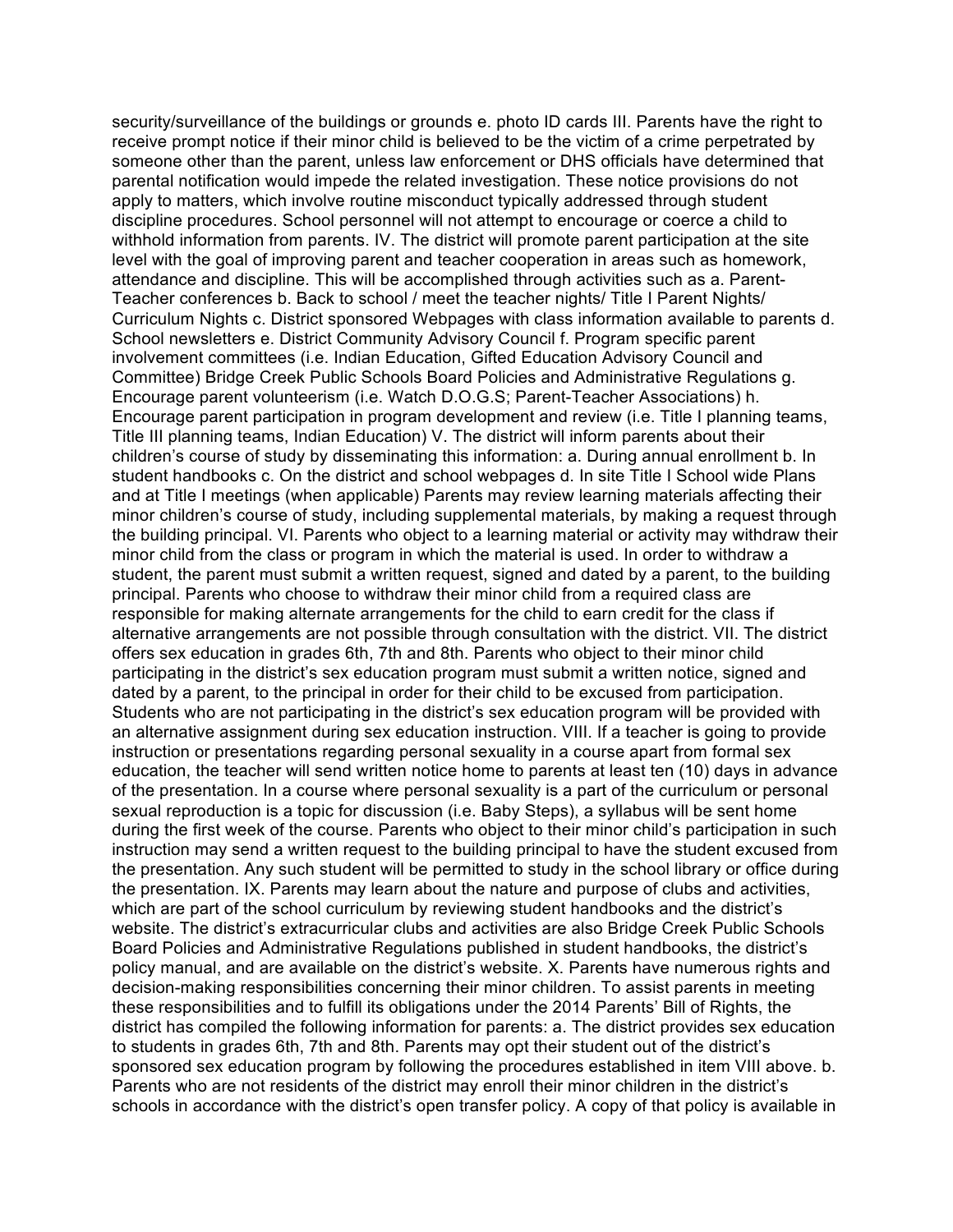the Superintendent's office, on the district website, and at each school. c. The district utilizes a number of resources to educate students. Parents who object to an assignment based on sex, morality or religion may opt their minor child out of the assignment by following the procedures established in item VIII above. d. Students are generally required to receive a predetermined set of immunizations prior to enrolling in school and to receive additional boosters throughout enrollment in the district. This requirement may be waived if the parent submits a note from the minor child's physician stating that the child should be excused from the immunization for health reasons, if the parent submits a note objecting to the immunization of the child, or if the child qualifies for an exemption under the McKinney-Vento Homeless Education Assistance Act. e. Students are required to meet certain obligations in order to be promoted to a subsequent grade, particularly with regard to learning to read. Parents can learn about these requirements – including efforts the district will take in order to help students become successful readers – by reviewing the district's policies on Reading Sufficiency Act testing, and student promotion. Copies of these policies are available in the Superintendent's office, on the district website, and at each school. f. Students are required to meet certain obligations in order to graduate from high school. Parents can learn about these requirements each year during course enrollment. This information is also available in student handbooks and on the Oklahoma State Department of Education's website (www.ok.gov/sde/). g. The district provides AIDS education for students in grades 6 through 12. Parents may opt their minor student out of this education by submitting a written request, signed and dated by a parent, to the building principal. Students who are not participating in the district's AIDS education program will be provided with an alternative assignment during the scheduled instruction. h. Parents have the right to review student test results related to their minor student. Parents may review the results of classroom exams by contacting their child's teacher. Parents may review the results of statewide testing by contacting their child's building principal. 4 i. Qualifying students have the right to participate in the district's gifted and talented program in accordance with the district's policy regarding the program. A copy of the policy is available through the Superintendent's office, on the district website, and at each school. j. Parents have the right to review teachers' manuals, films, tapes or other supplementary instructional material if the materials are being used in connection with a research or experimentation program or project. In order to review these materials, the parent should contact the building principal. k. Parents have the right to receive a school report card. Information regarding these report cards will be provided through school publications, but a copy of the actual report card is available on the district website. l. Students are required to attend school regularly, and the district is required to notify parents of any student absence unless the parent has already contacted the school to report the absence. The district will send a written notice to parents if their minor student appears to be in danger of exceeding the maximum allowable number of absences and will notify the district attorney and the parent if a child may be considered truant. Parents may contact the child's principal for additional information regarding student absences. m. Parents have the right to review the district's courses of study and textbooks. Arrangements for this review can be made through the building principal. n. Students may be excused from school for religious purposes provided the parent contacts the building principal to request such an absence. o. Parents have the right to review all district policies, including parental involvement policies. Copies of these policies are available through the Superintendent's office, on the district website, and at each school. p. Parents have the right to participate in parent-teacher organizations. Information regarding these groups will be made available during activities such as enrollment, schedule pickups and back to school night. Parents who wish to have additional information regarding these groups can obtain more detail through the principal's office. q. Parents may opt-out of selected district level data collection related to state longitudinal student data system reporting. Parents may not opt out of necessary and essential record collecting. Parents may file an opt-out request through the Superintendent's office. XI. Parents requesting information outlined in this policy should submit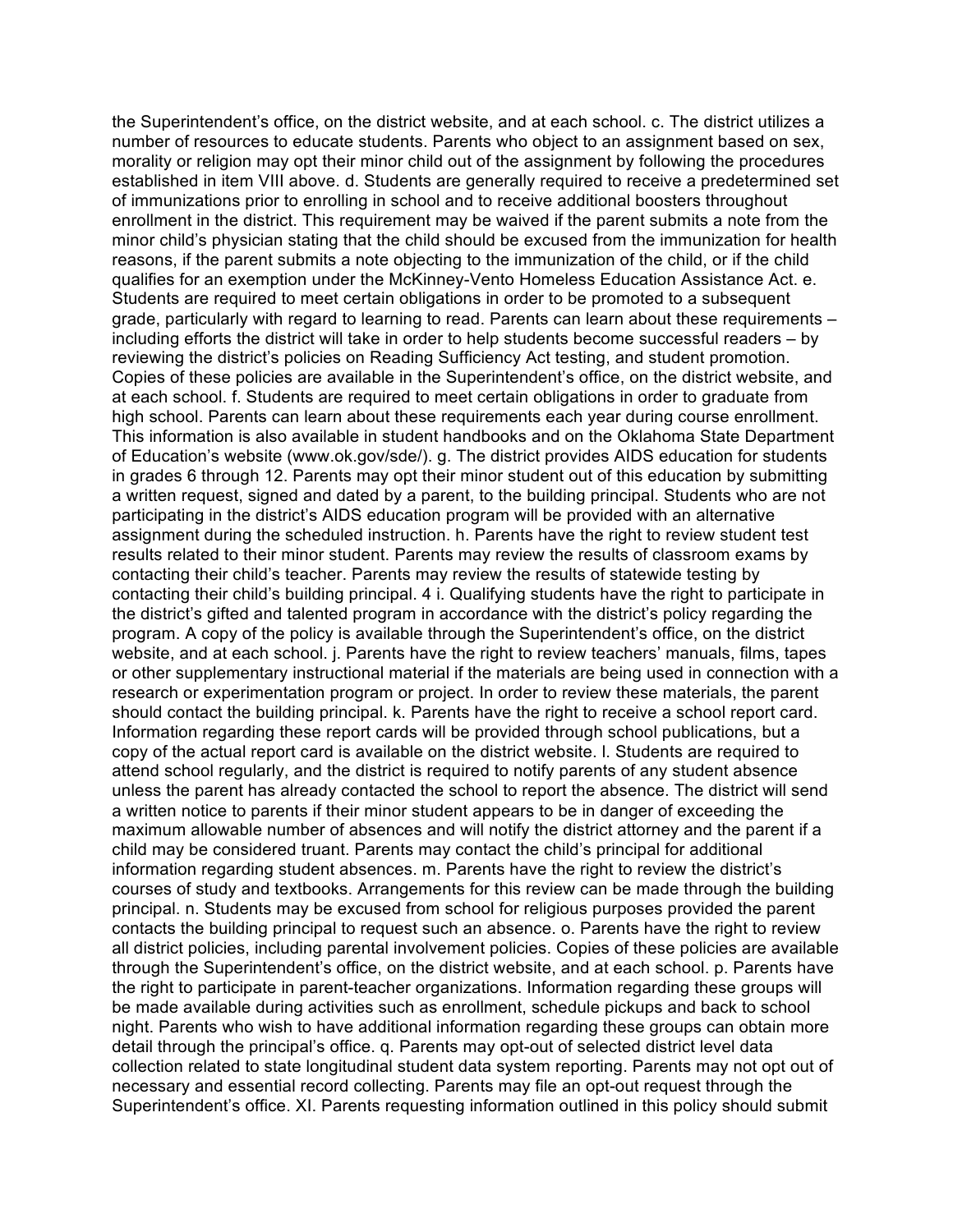written requests for information through the building principal, as noted in the respective section. Appropriate school personnel will either make the information available or provide a written explanation of why the information is being withheld within ten (10) days of the request. Any parent whose request is denied or who does not receive a response within ten (10) days may submit a written appeal to the Superintendent. In the event the Superintendent denies the written appeal, the requesting party may appeal in writing to the Board of Education at least seven business days prior to its next regular meeting.

# **ACADEMIC CONDUCT POLICIES**

BCMS is a high achieving school on a perennial basis. This track record of success is a result of mutual accountability between students and the BCMS staff. Everyone at BCMS has a vitally important role to play in the future academic success of BCMS.

### **Expectations of the Student**

It is expected that every student will be at school on time and prepared to be immersed in a high quality engaging learning environment. Students should understand the different environments within the school and adjust accordingly to maximize the opportunities to learn. All students are expected to respect their peers opinions, concerns, feelings, and right to learn. Students are also expected to afford the faculty and staff at BCMS respect and courtesy. The curriculum will only be learned and retained by students when they have a desire to learn and retain the curriculum. It is expected that every student every day will do their best to complete all assignments and projects to the best of their ability.

Expectations of the parent there is no more important people to our students than their families. At BCMS, we understand and respect the position parents hold with their children in regards to education. We know as parents, you want to be involved; as well, we need you to be involved. We would expect that you would take opportunities to get involved and know what your child is doing in school. Attendance is key to student

Achievement. We expect that the parents of our students will do their best to make sure their students are at school every day that it is possible for them to be. We also know that students learn best when they are not hungry and are well rested. Please let us know if we can help, you meet these expectations.

### **Expectations of the Faculty and Staff**

We understand and cherish the massive responsibility we have with you and your education. The school community at BCMS is based on mutual respect, which means that as a faculty, and staff we understand that we must give respect if we expect to receive respect. As the great, Rita Pearson once said, "kids don't learn from people they don't like." We understand this and do our best to provide an atmosphere that has the highest of expectations and at the same time, we try to provide a fun and exciting learning environment. We will provide service to our parents that is always courteous even when we have to provide less than desirable messages. We will be present, prepared everyday possible, and will respond to your students' needs in everyday possible in order to create an optimal learning environment for our students. The curriculum we will present will be relevant and authentic with every effort to make it as engaging as possible.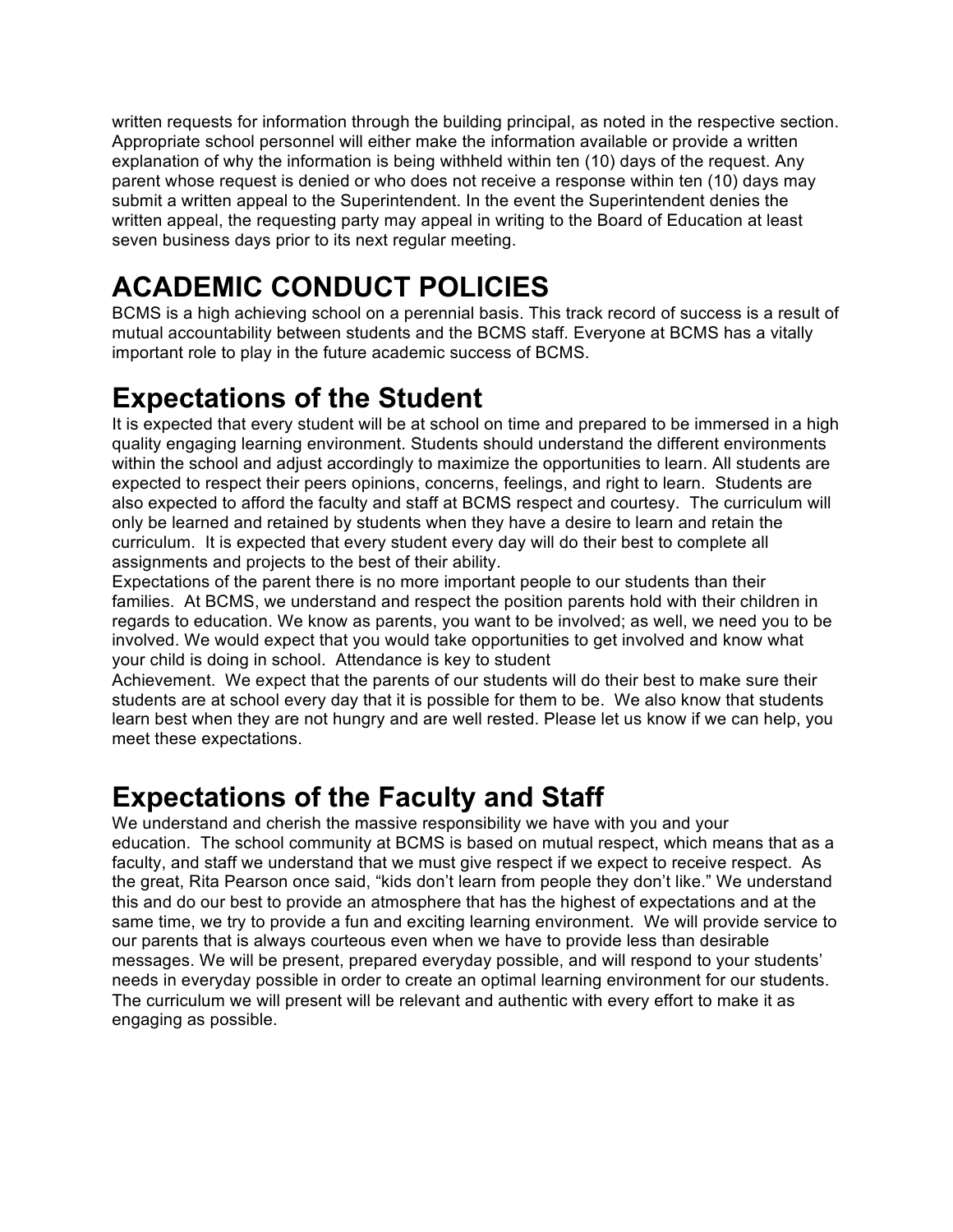# **Eligibility**

Any student making an F in any class will not be allowed to participate in an activity where class time will be missed. Any questions should be directed to the Athletic Director or Principal. Students failing two or more classes or 1 class for two consecutive weeks will not be allowed to participate in extracurricular activities until they are removed from the ineligible list. At no point may students miss any course(s) to attend an extracurricular activity if they are at the time of the activity absence failing any class. This does not affect the ineligibility or probation rules listed above.

# **Grading Scale**

90-100=A 80-89=B 70-79=C 60-69=D 50-59=F

# **Progress Reports**

Progress reports will be sent at the midpoint of each nine weeks. Teachers shall attempt to confer with parents whenever the student seems in danger of failing.

# **Make-Up Work**

We understand that there are occasions where students will have to miss school for school activities or otherwise. We also understand that every assignment or project is extremely important. Our approach to make-up work is intended to be one that facilitates getting the work completed in a manner that is timely. At a certain point it is understood that missing work will no longer be able to be accepted which is not in the student's best interest from a grade standpoint or an achievement standpoint. In the event of an absence, students will be permitted to make up work. It is the student's responsibility to arrange with the teacher to get their work. Students will have 1 day for every absence plus one additional day.

# **Student Code of Conduct**

The school's primary goal is to educate, not discipline. However, when the behavior of an individual student comes in conflict with the rights of others or the orderly operation of the educational system, corrective actions are necessary for the benefit of the individual and the school. In recognition of this fact, the Oklahoma Legislature has amended O.S. 6-114 to read as follows: "Each local board of education shall adopt a policy for the control and discipline of all children attending public school in that district. The local policy shall provide options for the control and discipline of students. The parent or guardian of every child residing within a school district shall be notified by the local board of education of its adoption of the policy and shall receive a copy upon request. Provided, the teacher of the child attending a public school shall have the same right as the parent or guardian to control and discipline such child according to the local policies during the time the child is in attendance or in transit to or from the school or any other school function authorized by the school district or classroom presided over by the teacher." In response to a legislative call for each district to develop its own discipline policy, the Bridge Creek Board of Education, with the advice of a teachers committee, adopted the following Discipline Action Schedule. The intent of this schedule is to empower the faculty and provide those responsible for administering the discipline policies of the Board with acceptable options for the control and discipline of students. The principals and their designees, in a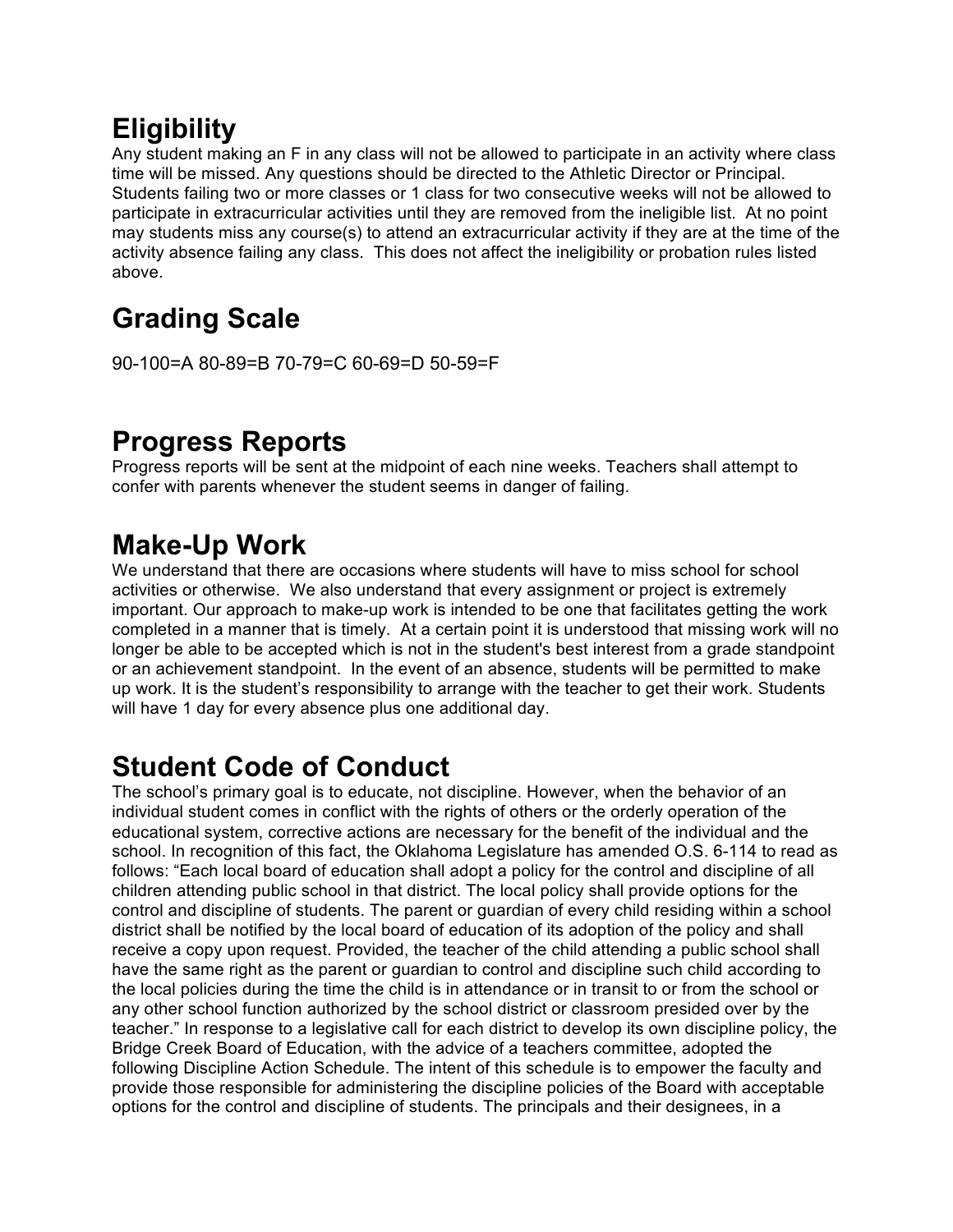manner they deem just, given the circumstances of the individual case, shall interpret this schedule. Additionally, administrators shall have the authority to enforce other reasonable disciplinary action, which they find warranted when addressing situations not covered in the disciplinary action schedule. Nothing in this discipline action schedule shall be construed to deny the student's right to fair and orderly hearings, appeals, counsel and due process in cases, which may end, in short term or long term suspension. Nothing in this policy will prevent the removal of a student from a class or extracurricular activity for failure to comply with reasonable rules established by the activity sponsor, faculty, or administration.

### **Possession of Illegal Contraband**

Any employee who has reasonable cause to suspect that a student may be under the influence of or said student has in his/her possession: 1) intoxicating beverages; 2) alcoholic beverages; 3) controlled dangerous substances (CDS); 4) weapons; or 5) missing or stolen property if defined by state law, shall immediately notify the principal or the principal's designee of such suspicions. The principal shall investigate and decide if the parent and/or legal guardian needs to be notified. Any student found in the possession of or under the influence of any one of the above categories shall be subject to discipline including suspension from school. Any suspension and/or search of said student shall be subject to any application of school policy or state law. Every person employed by the Board of Education who has reasonable cause to suspect that a student is under the influence of or has in his/her possession intoxicating beverages, alcoholic beverages, controlled dangerous substances, weapons, or missing or stolen items and who reports such information to the appropriate school official shall be immune from all civil liability.

### **School Property**

It is essential that respect for public property be fostered. Students who damage or destroy school property shall be required to make full restitution; other disciplinary action may also be taken.

### **Gymnasium Care**

No food or drinks are allowed in the main gym area during school hours. Street shoes are not to be worn on the gym floor. No student is ever allowed in any Gymnasium without school staff supervision or in special situations other adult supervision.

### **Textbooks**

When textbooks are issued to a student, the student becomes responsible for them. If they are lost or damaged, they shall be re-placed at the student's expense. Report cards may be held at the end of each semester if there are damages, which have not been paid.

### **Electronic Devices**

Student's and other users of Bridge Creek networks or Bridge Creek electronic devices should understand that there is no expectation of privacy regarding information searched for, created on, or in any other way viewed on the school's networks or devices.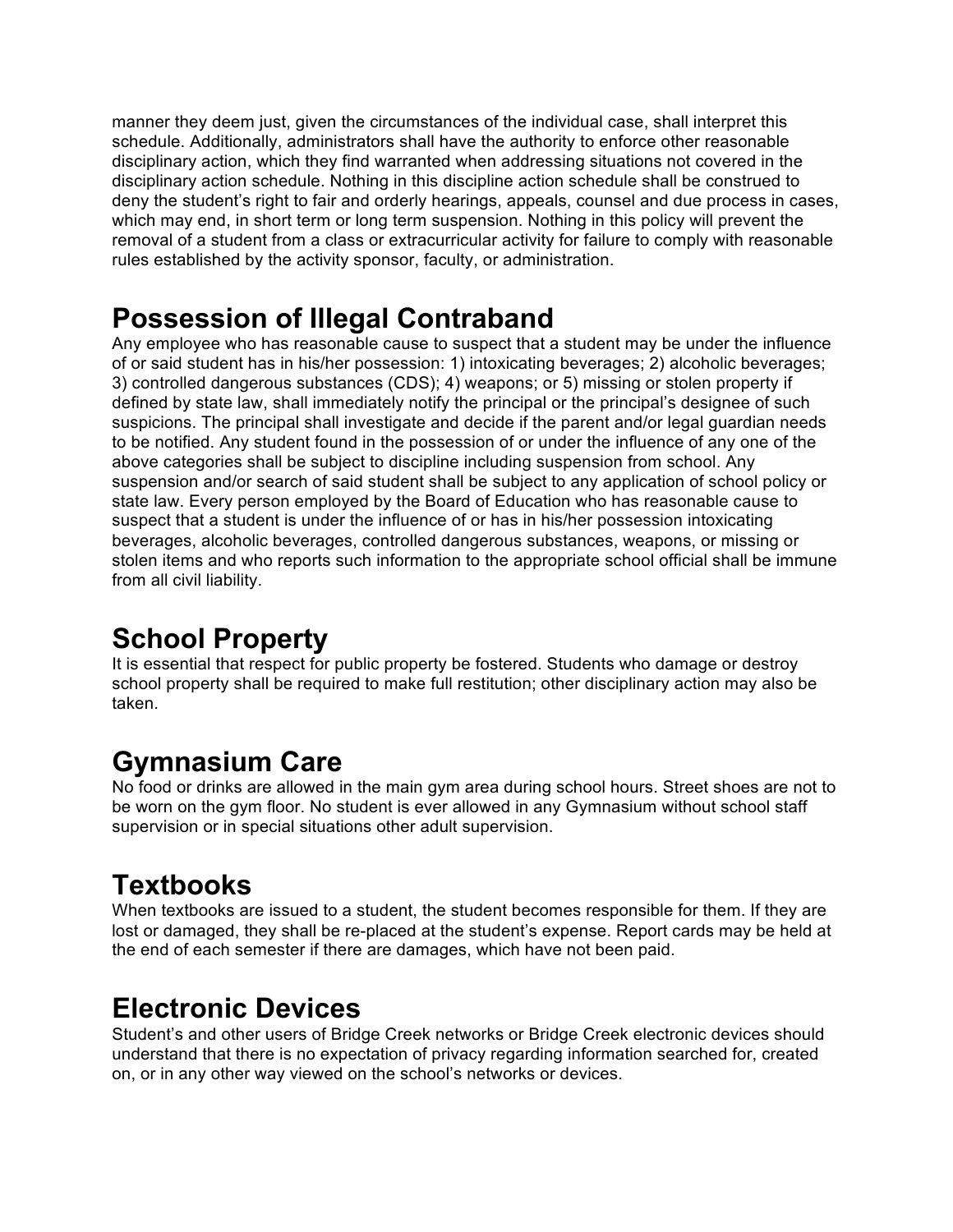Students may possess electronic devices ( which includes but is not limited to tablet computers, laptop computers, Ipods, MP3 players, phones) while on school premises so long as they use such devices in an appropriate manner that does not impede the learning process in any way. Possession of and the use of electronic devices at school is a privilege that can be revoked at any point it becomes apparent that a student shows an inability to use such devices appropriately. Using an electronic device to take a picture or an audio recording of anyone that has not expressly given their permission is forbidden no matter the location. Electronic devices may be used during class time under a teacher's direction (no student is to be penalized for not having a device). During assemblies, the device must be turned off and out of sight. Electronic devices used during a test without teacher permission for any purpose will be considered cheating and proper action will be taken. Students' misuse of electronic devices during the regular school day will warrant disciplinary actions that will be determined by the nature, severity and frequency of the violation. Disciplinary actions will include but not be limited to confiscation of the device, detention, suspension and/or loss of privileges.

- 1st Offense: Device will be retained by the school for the remainder of the school day and will be released to the student at the end of the school day.
- 2nd Offense: Device will be retained by the school for the remainder of the school day Student will be assigned three (3) days of detention.
- 3rd Offense: Student will be required to check their device into the office when they arrive at school and will pick up the device at the end of the day for 4 school days.

Additional electronic device violations will be treated the same as the third violation or a more severe disciplinary action may be imposed. BCMS assumes no responsibility for lost or stolen Electronic Devices.

### **Locker Assignment**

The locker is public property, and the student will be granted use for the current school year. It is understood that the locker will not be used to store contraband of any kind. Use of the locker must not violate the school district code of conduct or criminal law. The student is responsible for reporting damage to the locker and will make restitution for the repair and maintenance of the locker. Until such restitution is made, there will be a financial hold on the student's records. The student consents to his/her locker being searched at any time to verify compliance with this agreement. Students are not permitted to put their belongings in any other lockers other than the one that is assigned to them.

# **School Dances**

The middle school can sponsor 3 dances a year. Each dance will have proper supervision. There is an understanding that any dances may be canceled if the Board or administration feels it necessary.

Rules for Dances For the safety reasons on Bridge Creek Middle School students will be allowed to attend school sponsored dances. All dances will require appropriate attire for the occasion and any students not meeting this appropriateness requirement will either have to make themselves appropriate or leave the dance with a parent or guardian. Behavior at dances must be appropriate and all inappropriate displays of affection will not be tolerated even during the course of dancing. A school-sponsored dance cannot exceed the ending time agreed upon by the sponsor and principal. The organization sponsoring the dance must show evidence that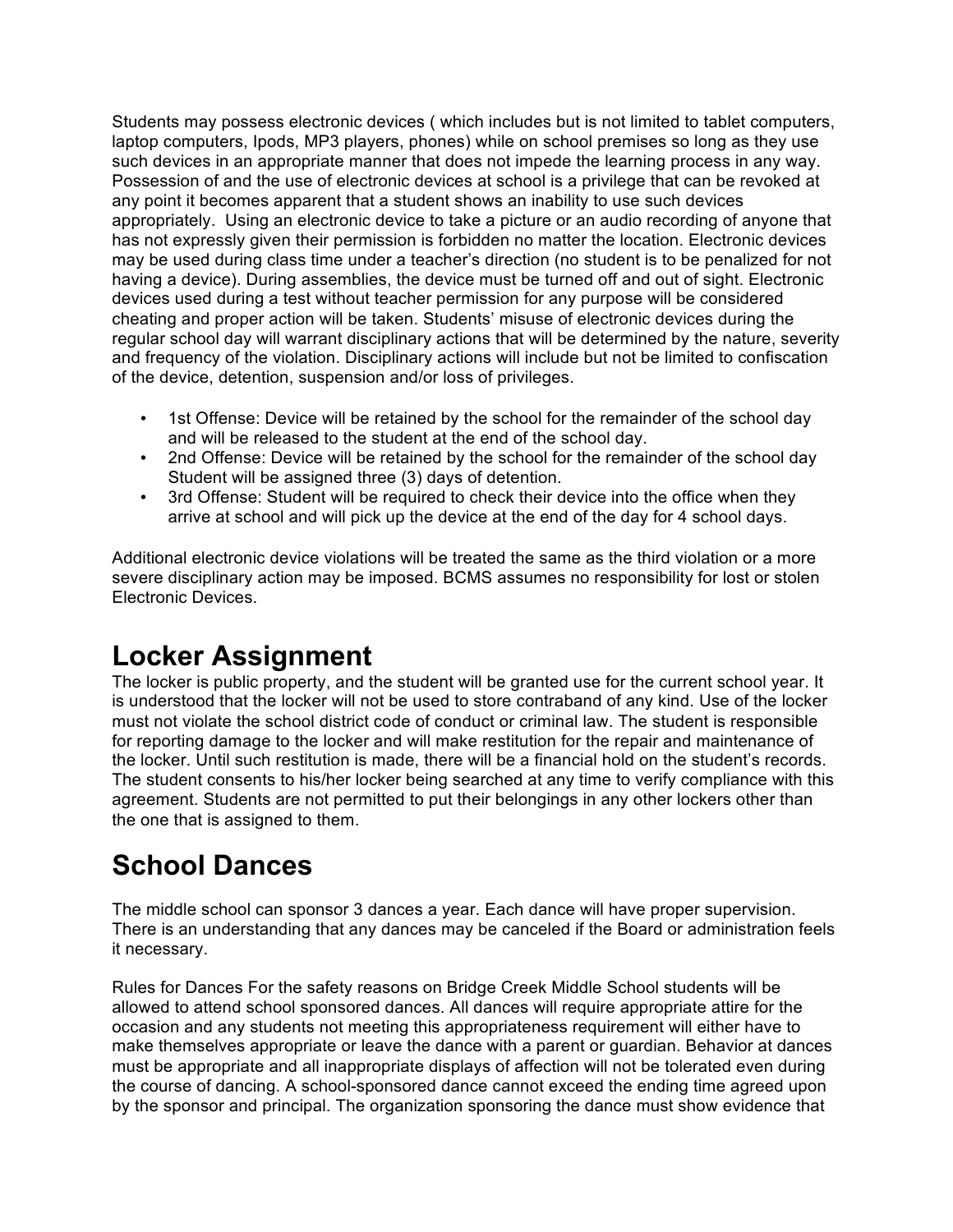they can meet contractual obligations. The sponsoring organization must provide the necessary adult chaperones. The sponsoring organization must also be responsible for the following: music, publicity, decorations and their removal, refreshments (if permitted), custodians, enforcing the rules, and security. Students may not leave the dance and return. Violations of the rules could result in dismissal from positions in clubs and organizations. Violators may be barred from attending

# **Computer Usage**

Classroom use of the internet is limited to educational purposes only. Use of the internet for entertainment or social networking is prohibited unless authorized by an instructor. Students enrolled in a computer class may be required to sign a more detailed internet user policy.

# **Search of Students, Lockers and Possessions**

The purpose of this regulation shall be to set procedures for searches. Searches of students, lockers, and possessions shall be conducted for the purpose of investigating behavior that might cause injury to students or damage the educational process or is in violation of school policy or state or federal law.

# **Object of Search**

The person, personal property, and locker or desk of any student attending Bridge Creek School may be searched on District property or while in transit to or attending any function sponsored or authorized by the District when there is reasonable cause to believe that the person, personal property or locker or desk of such student contains one or more of the following (hereafter referred to as prohibited items):

• Dangerous weapons

• Drugs, marijuana, stimulants, depressants, alcoholic beverages, non-alcoholic beverages, counterfeit drugs, and other controlled dangerous substances as defined in the Dangerous Substances Act (Title 63, Oklahoma Statutes, Section 2-101 et Seq.)

• Stolen property

### **Persons Authorized to Conduct Searches**

Only a building principal or teacher authorized directly by the building principal or administration shall conduct a search of a student, a student's personal property, or a student's locker or desk. District personnel shall make all requests for student personal property and student locker and/or desk searches to the building principal. If the principal is not available, appropriate administration should be contacted for directions. This regulation does not authorize the search of adult non-students. If it is determined that an adult non-student has possession of one or more of the prohibited items, the appropriate law enforcement agency will be called.

### **Method of Student Searches**

Searches are to be conducted by persons authorized in the above sections. When possible, an effort should be made to conduct a search without physically touching the student. When necessary, the administrator may request the student remove outer garments, such as hats, gloves, and coats. The student may be requested to empty pockets and turn them wrong side out. Removal of clothing other than the outer garments described above shall only be done by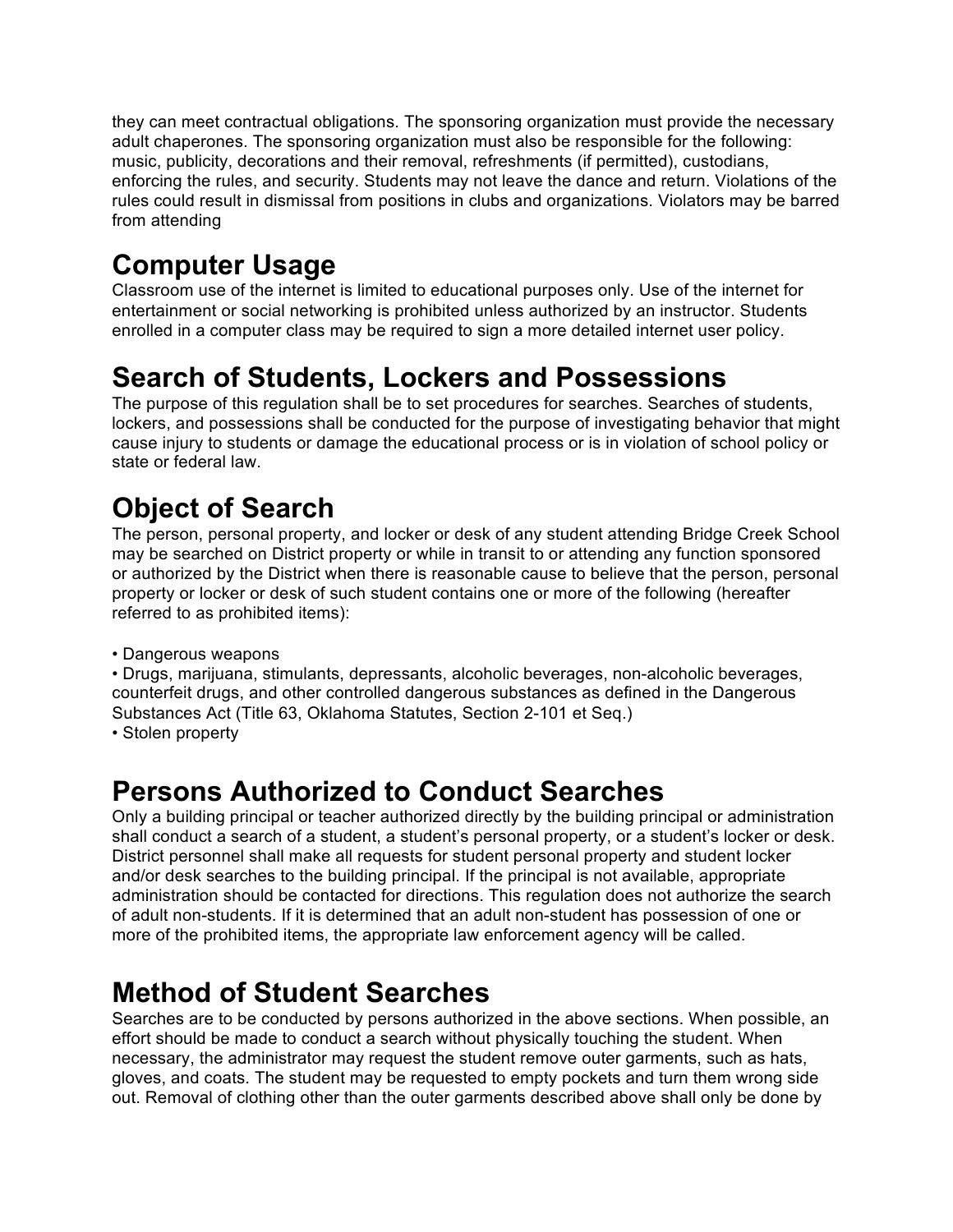law enforcement officials who are not District personnel. In instances of searches for stolen property, no requests shall be made of law enforcement personnel to conduct searches by removal of clothing other than the outer garments described above. A student, pending a search for prohibited items, may be detained by administration, faculty, or a district security officer. The search of a student should be made by a person of the same sex as the student and be witnessed by another certified employee of the district of the same sex.

# **Out of School Suspension (OSS)**

An administrator shall determine the suspension of a student due to violation of school rules, and parents shall be notified immediately. Any secondary student suspended by a site principal or other proper administrator will have the right to appeal such suspension to a committee consisting of certified personnel appointed by the administration. The said committee shall conduct a full investigation of the matter, which shall determine the guilt, or innocence of the pupil. If guilt is established, the committee shall then determine the reasonableness of the suspension. If innocence is established, the student shall be returned to the classroom from which he/she came and given opportunity to make up any work missed. The decision of the committee will be final.

Exception: Long-term suspension requires notification by certified mail. If a hearing were requested, the student would appear before the Board of Education. If the student is long term suspended, he/she may not participate in extracurricular activities or be on school property. Exception-the site principal may allow the student to enter campus to get schoolwork or complete final exams.

A student may be suspended for violation of school policies and procedures during the regular school day, at/or in route to school, a school activity whether on the Bridge Creek campus or at a campus where Bridge Creek is participating. A suspended student is not eligible to attend or participate in any school activity and is not to be on any Bridge Creek campus during the period of the suspension. OSS will result in the loss of all exemptions. The following are some reasons for which a student may be suspended:

- Disobeying the reasonable request of a teacher or administrator.
- Violation of Gang Policy
- Creating or attempting to create a classroom disturbance.
- Fighting
- Bullying, intimidation, harassment, sexting, viral videos or threatening students or staff
- Excessive tardies and/or absences
- Persistent violation of school rules or regulations
- Using profanity, vulgar language or vulgar expressions or gesture; and/or rude, degrading, derogatory comments or symbols
- Throwing objects during sporting events, assemblies, school performances or out a bus window
- Assault and/or battery on a student or staff member
- Possession or use of any dangerous weapon including replicas
- Possession, consumption or being under the influence of any alcoholic beverage, narcotic drug and stimulant controlled substance, barbiturate or paraphernalia.
- Possession or use of tobacco
- Inciting, encouraging, promoting or participation in attempts to interfere with the normal educational process or safety of others.
- Gambling [O.S. 21 § 941]
- Engaging in lewd, vulgar or immoral acts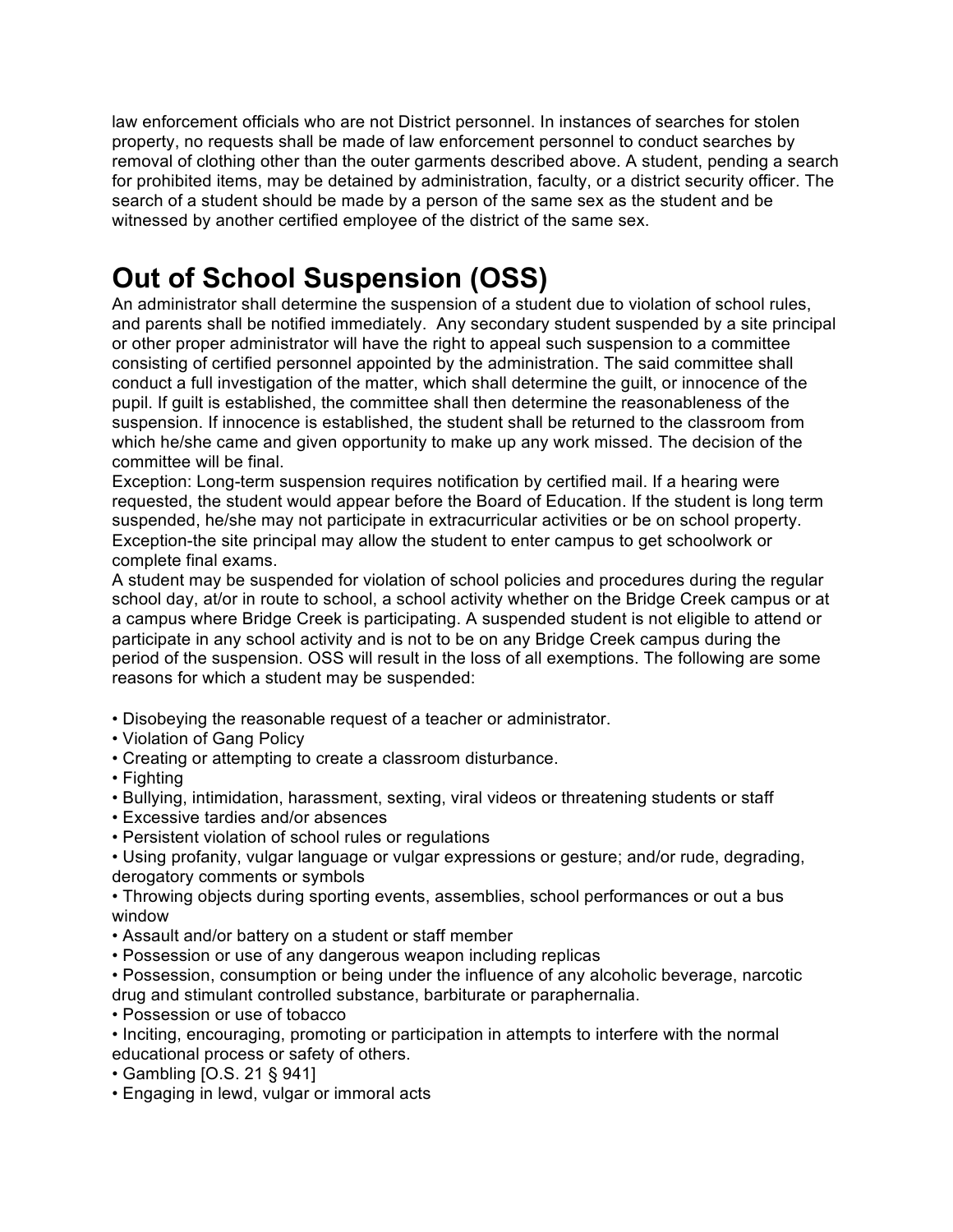- Possession of vulgar or obscene material
- Inappropriate public display of affection (PDA)
- Vandalism of any kind
- Computer tampering, hacking, social networking or electronic device policy violation
- Theft
- Cheating
- Hazing [O.S. 21 § 1190]
- Adjudication as a delinquent
- Violations of District Transportation Policy NOTE: This list is not meant to be all-inclusive

# **In School Detention (ISD)**

The objective of this program is to provide an alternative to out-of-school suspension for those students who fail to function acceptably in the educational setting. ISD is in lieu of the regular school day. For a student to be placed in ISI, parental contact will be made. The student will sign a procedural contract so there is no misunderstanding about the intent of the ISD program and its policies/procedures. Failure to follow the policies of ISI will result in immediate out-ofschool suspension. Any student placed in ISD will not be allowed to participate in any school activity including practice, and he/she will lose all semester tests exemptions.

#### Students on IEPs

Prior to suspension/ISD placement of a special education student, the administrator shall refer to the student's IEP and to Policies and Procedures for Special Education in Oklahoma the Oklahoma State Department of Education Special Education Handbook

### **BULLYING POLICY**

Bullying is prohibited by Bridge Creek Public Schools. It is an anti-social behavior that distracts both the target (i.e., victim) and the perpetrator (i.e., the person bullying another). Bullying a student based on his/her race, color, creed, disability, sex, sexual orientation, age, religion or any other personal characteristic is grounds for disciplinary action (O.S. 70 §24-100.2). Bullying is defined as any pattern of harassment, intimidation, threatening behavior, physical acts or communication (verbal or electronic) that is directed toward a student or group of students. Bullying is performed with the intent, or reasonably perceived intent, of causing negative educational or physical consequences for the targeted student or group. Bullying is communicated in such a way as to disrupt or interfere with the school's educational mission or the education of any student. (O.S. 70 §24- 100.3)

Threatening behavior is any pattern of behavior or action that would cause a reasonable person to believe that there is potential for future harm to students, school personnel or school property. (O.S. 70 §24-100.3) Electronic communication is the communication of any written, verbal, pictorial information or video content by means of an electronic device. (O.S. 70 §24-100.3) Bullying is prohibited at school and school sponsored events. It also is prohibited: (a) while traveling to and from school; (b) while off-campus during lunch or before and after school; or, (c) at any other time outside of the normal school day where such behavior has a negative or adverse effect on the discipline or educational process of the school. (O.S. 70 §24-100.3) Examples of bullying include but are not limited to: (a) unwanted teasing, (b) comments that are threatening or intimidating, (c) stalking or cyberstalking, (d) publically humiliating another, (e) behaving in a way that physically harms or is physically aggressive towards another, (f) stealing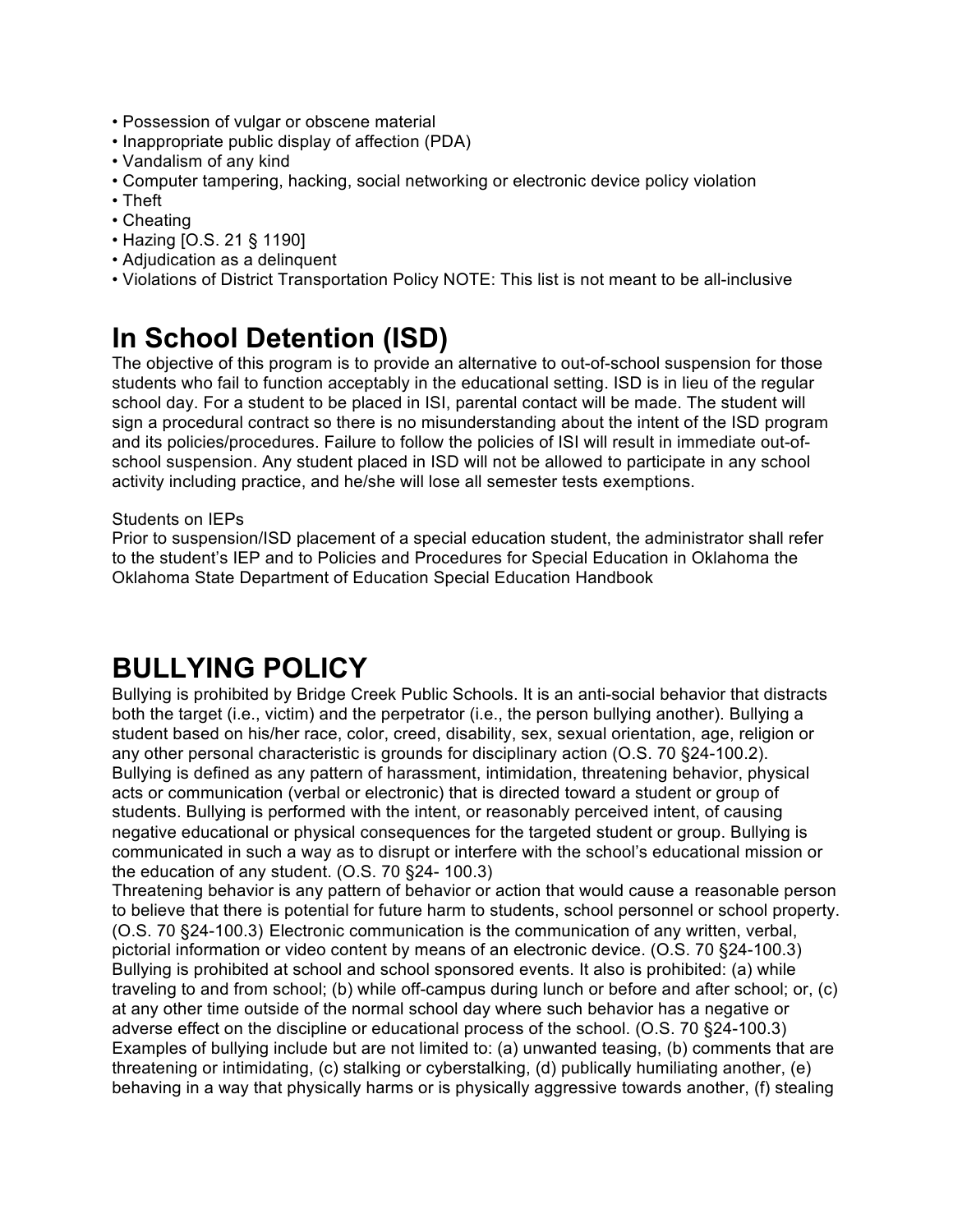or destroying property, (g) spreading rumors, digital images, or falsehoods, and (h) socially excluding another.

In accordance with Board Policy on Student Behavior, any violations for bullying could be subject to disciplinary action, up to and including long-term suspension.

#### **I. Enforcement and Data Collection**

It shall be the responsibility of the building principal to enforce this policy. The Director of Guidance and Counseling shall be responsible for the yearly collection, maintenance and reporting of data pertaining to the number, severity and potential for future violence regarding bullying incidents for the district.

#### **II. Reporting Incidents**

When a student believes he/she is being bullied, or when a staff member witnesses a possible incident of bullying, the student and/or staff member should report the incident to a school administrator or law enforcement agency.

Anonymous reporting of bullying incidents is allowed; however, no formal disciplinary action will be taken solely based on an anonymous report. Any person who knowingly makes a false accusation of bullying will face the same potential disciplinary action as if they themselves committed an act of bullying. The principal or his/her designee will conduct an investigation to determine whether bullying occurred.

#### **III. Publicity Efforts and Training**

An annual written notice of this policy shall be provided to parents, guardians, staff, volunteers and students. The policy shall be included in all student and employee handbooks, placed upon district websites, and posted in various locations within each physical school site.

Relevant annual training for all district employees shall be required, as developed and provided by the State Department of Education related to preventing, identifying responding to and reporting incidents of bullying.

The district shall provide to parents and students a State Department of Education approved educational program created through consultation with the Office of Juvenile Affairs related to preventing, identifying responding to and reporting incidents of bullying.

#### **IV. Investigating Alleged Bullying Incidents**

An investigation will be initiated by the principal or his/her designee immediately following a report of

alleged bullying. All information collected during the investigation will be recorded in writing and maintained by the principal. The following actions will be included in the investigation:

A. Contact the parent/guardian of both the victim and the accused to inform them of the situation and that an investigation will take place.

B. Conduct interviews of the victim, the accused perpetrator, and any witnesses to the behavior in order to collect descriptions of the incidents.

C. Analyze the information collected during the investigation, considering the following questions:

- i. Did the behavior/action result in fear, harm, injury, or damage?
- ii. Did the behavior/action create a hostile environment for the victim?
- iii. Did the behavior/action infringe on the student's rights at school?
- iv. Did the behavior disrupt the educational process?
- v. Is the behavior criminal?

D. Create a summary report that describes the situation, the findings, and any disciplinary action being taken. Disciplinary actions may include verbal warning, admonishment, short-term suspension, or long-term suspension.

The summary report shall include in the details the severity of the incident and the potential for future violence.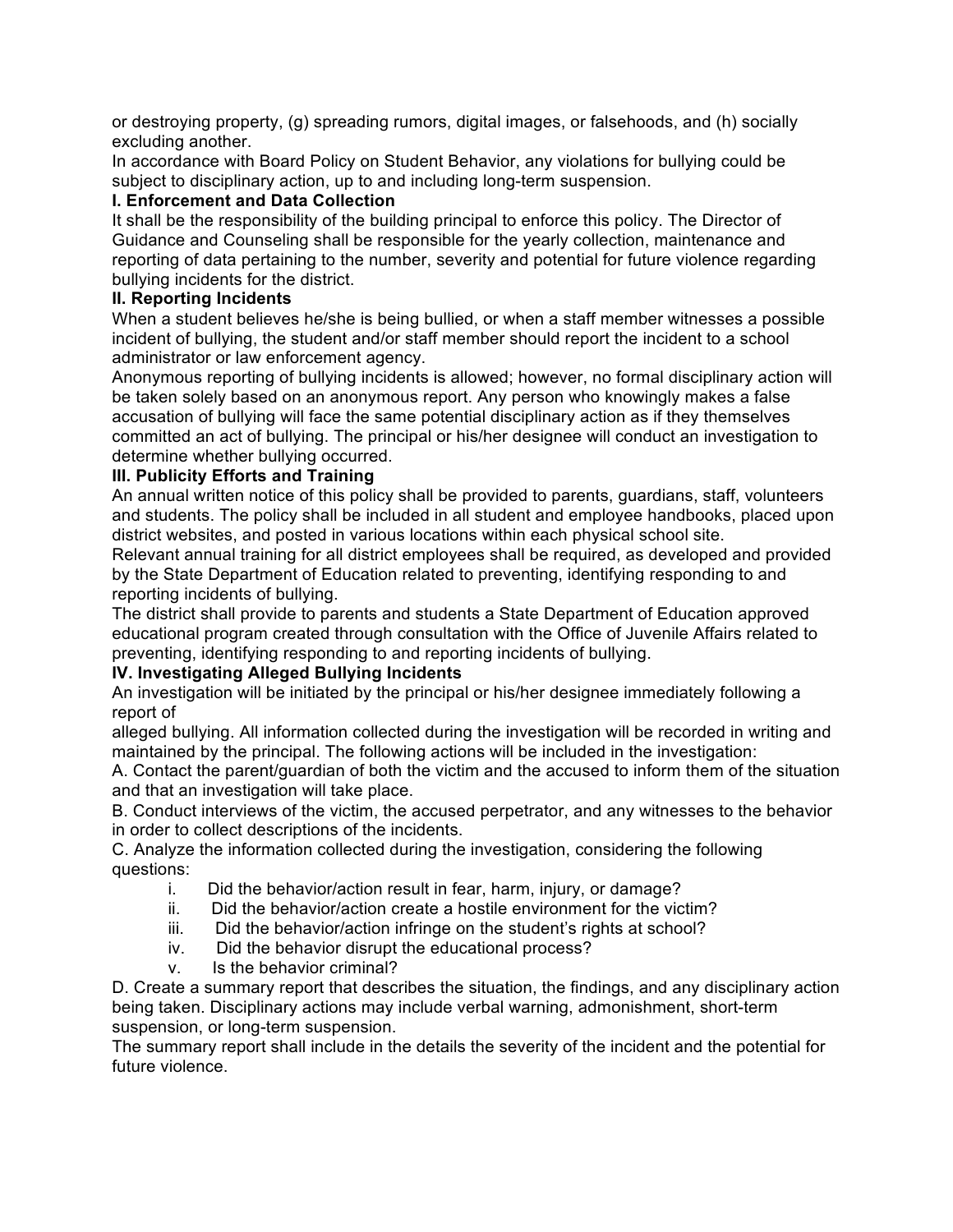E. Contact the parents of both the victim and the accused, providing them with the outcome of the investigation of documented and verified bullying incidents upon completion of the investigation.

F. Upon completion of the investigation, the Principal or his/her designee, may recommend necessary mental health care, substance abuse or other counseling as considered appropriate to the circumstances. The Principal or his/her designee may also refer the student to a delinquency prevention and diversion program administered by the Office of Juvenile Affairs. G. Report to law enforcement all documented and verified acts of bullying which may constitute criminal activity or reasonably have the potential to endanger school safety.

H. If an explicit threat to school safety is found to be a part of the incident, the investigating Principal or his/her designee may make inquiry into any mental health, substance abuse or other care issues relevant to the investigation by the parties involved pursuant to Oklahoma Statutes [70 O.S. §24-100.4(A)(14), 12 O.S §1376, 59 O.S. §1376], the Family Educational Rights and Privacy Act of 1974, the Health Insurance Portability and Accountability Act of 1996, or any other state or federal laws regarding the disclosure of confidential information. The school may request the disclosure of information in order to allow school officials to determine if it is safe for the student to return to the regular classroom or if alternative education arrangements are needed.

#### **V. Resolution**

All situations will be handled based on the facts of that case and consequences will vary. A student with a history of Bullying related offenses may receive consequences accordingly. Depending on the severity and/or the pattern of repeated bullying behavior, a long-term suspension may result.

#### A. Students on IEPs

Prior to suspension of a special education student, the administrator shall refer to the student's IEP and to Policies and Procedures for Special Education in Oklahoma the Oklahoma State Department of Education Special Education Handbook.

B. Procedures for Intervention for First Time Suspension

i. The site administrator will notify the student and parent/guardian of the availability of the Alternative Suspension Program (ASP) offered by Bridge Creek Public Schools.

ii. The parent/guardian will contact the Director of Guidance and Counseling for referral information.

iii. Student receiving a long-term suspension may be given the opportunity to reduce it to ten days by participating in intervention counseling recommended by the District.

### **Authority of the School**

Students are subject to the authority of the school and its officials when attending any school sponsored activity. This also applies to students as participants and spectators at any out of town school activities. Teachers have the responsibility to insure a climate conducive to the safety and welfare of students and others in the school. They are further responsible for the learning of the student at school. Teachers are, therefore, vested with the authority necessary to discharge these responsibilities. It should be understood that any and all teachers have this authority at any time on school property or at or on the way to school functions. Insubordination to a teacher will not be tolerated and will be dealt with by disciplining the student. Under no circumstances will disrespectful or threatening behavior toward a teacher be Oklahoma State Law says, "Every person who without justifiable or excusable cause, knowingly commits any assault and/or battery upon the person of a school employee or a school district and/or threatens and places such employee in immediate fear of bodily harm while such employee is in the performance of his/her duties as a school employee, faces imprisonment in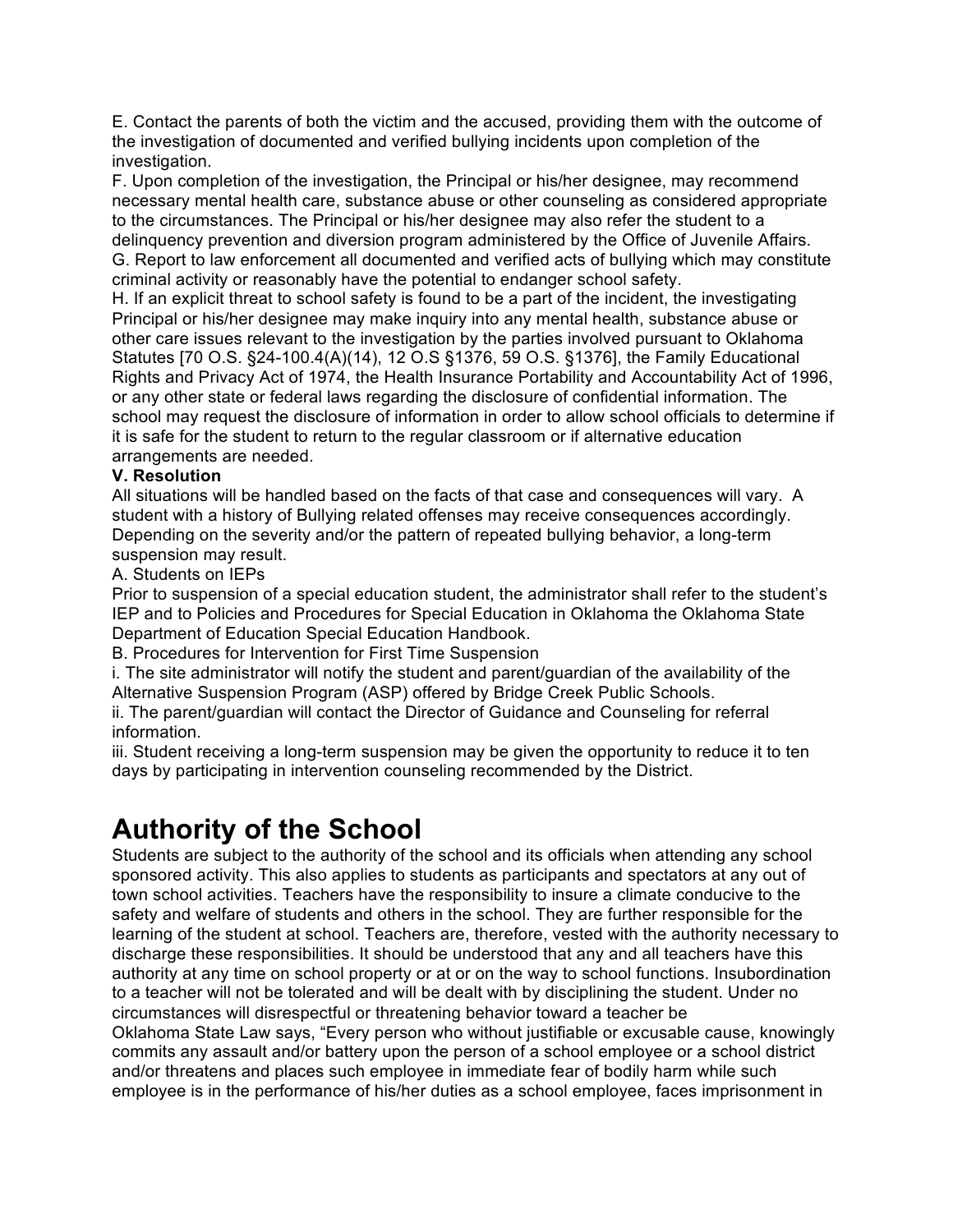the county jail for a period not exceeding 6 months, or by a fine not exceeding \$500 or both fine and imprisonment." General Behavior: The laws of Oklahoma place the school "in loco parentis" (in place of parent). This means that any student enrolled in the school comes under the protection and guidance of the school administration and teachers. Students should be aware that supervision of conduct is a responsibility of the faculty and administration. Behavior, which may be detrimental or injurious to self or others, cannot be tolerated. Failure on the part of the students to follow instructions of any faculty member, administrator, or employee may result in disciplinary action.

# **Governing Authority**

The Board consists of five members elected by the voters of the school district. One member is elected each year for a five-year term. The Board of Education is a separate unit and is in no way connected with the city or county government. The Board is a governing authority of the school. The Board sets the general policies of the school. The Board elects the Superintendent of Schools who is the chief executive officer of the school. The Board sees to the financing of the school. They authorize preparation and presentation of the annual budget. The Board checks on the physical plant and the future needs. The Board confirms or rejects the recommendations of the administration in the hiring of employees. The Board tends to all legal matters affecting the school, such as the paying of claims, holding annual elections, providing

adequate insurance, keeping accurate minutes of their proceedings, and fully complying with state and federal laws. It is the Board's responsibility to see that school monies are used as economically as possible while being dedicated to provide as good an educational program as possible for Bridge Creek youth.

# **Energy Drinks**

Energy drinks will not be permitted in the buildings.

# **Ejection From Athletic Events**

First Offense (2 game suspension), Second Offense (4 game suspension), Third Offense (suspension from all athletic events for the year)

Student Appearance and Dress Code

Educational consideration is given to grooming and dress which must not constitute a distraction or interfere with educational opportunities of other students. With ever-changing styles, additional guidelines are established to help maintain high standards. These standards are provided so clothing does not distract from the educational process.

# **Library**

The library is available to students during normal school hours. Students must follow library rules as well as "normal" school rules while in the library. Students misusing the library or students who cannot behave properly in the library will be asked to leave.

# **PARENT/GUARDIAN SUPPORT AND COMMUNICATION**

We want every parent to be very involved in their students education. We must take the lead in this endeavor by creating systematic methods to communicate with parents/guardians. Part of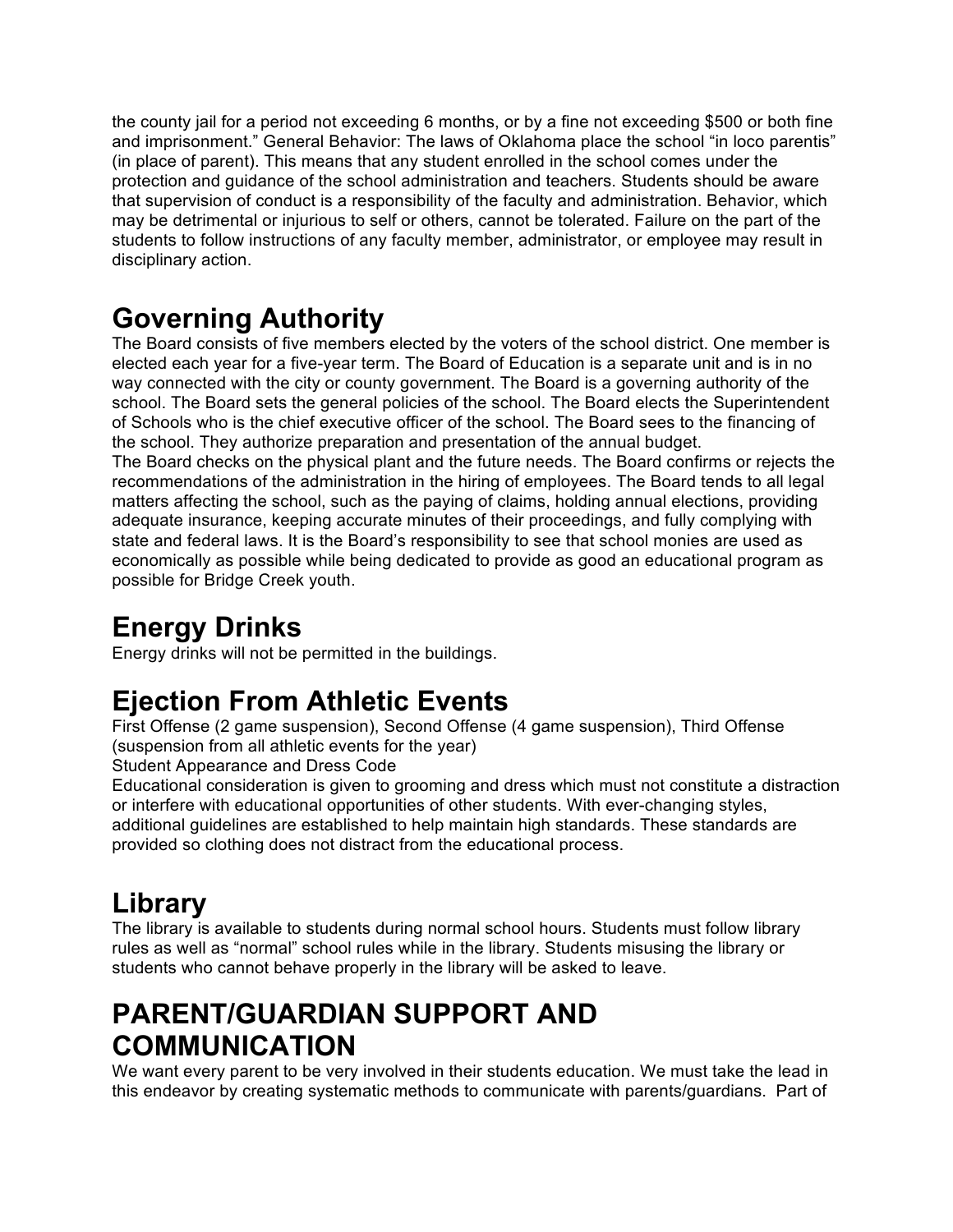our student accounting system allows parents to have a real time look at their child's grades and attendance. We also understand that there is no value like a face-to-face conversation and we welcome these conversations. Please feel free to contact the office any time you need a question answered or assistance of any kind.

# **Parent Conferences**

Parents are always welcome and are encouraged to visit with any staff member regarding a problem or just check on the progress of a student. We feel communication with parents is vital to the educational process. Teachers have one period a day scheduled for conferences. Conferences can be arranged by notifying the principal's office, the counselor's office, or the individual teacher. Please keep in mind that we do have a busy schedule, and for your convenience, let us arrange a time for the desired conference. It is suggested that any parent of a student making a D or F schedule a conference with the teacher.

### **Change of Address or Telephone**

Any change of address or telephone number must be reported to the site office as soon as the change has been made. This is critical to enable us to reach parents in the event of an emergency.

### **Cafeteria**

Three charges will be allowed. These must be paid before another charge will be permitted. The lunchroom is an extension of the classroom, and school rules will be followed. Students will leave the dining area clean and neat.

# **Attendance Policy**

In order to receive credit for a course, a student cannot be absent more than **seven (7) days** each semester. Oklahoma State law requires school officials to keep attendance records and report excessive absences to the District Attorney's office. **Seven (7)** unexcused absences within a semester constitutes excessive and thereby may be reported to the District Attorney's Office's Graduated Sanctions program. Students **with a passing grade**, who exceed **seven (7)** absences in a semester will receive a "no credit" (NC) on his/her transcript for the semester. Students without a passing grade will receive an F. Continued absences will fall under the district's discipline policy. Exceptions for extenuating circumstances or school-related activities may be requested through the building principal. Reasonable effort will be made to notify the parent before a "no credit" is given due to excessive absenteeism.

#### **ATTENDANCE RELATED INFORMATION**

Students must be IN the classroom when the tardy bell has stopped ringing or he/she will be counted tardy. All tardies are counted unless the student has a pass from a staff member. If a student arrives 15 or more minutes late, that student will be counted absent rather than tardy and will be recorded as absent from the class, and it will count toward the seven (7) days allowed per semester. Students must be in class at least 25 minutes before checking out, or they will also be counted absent. The principal, counselor, or teacher must issue a statement of explanation in order for the tardy to be excused.

#### **Graduated Sanctions**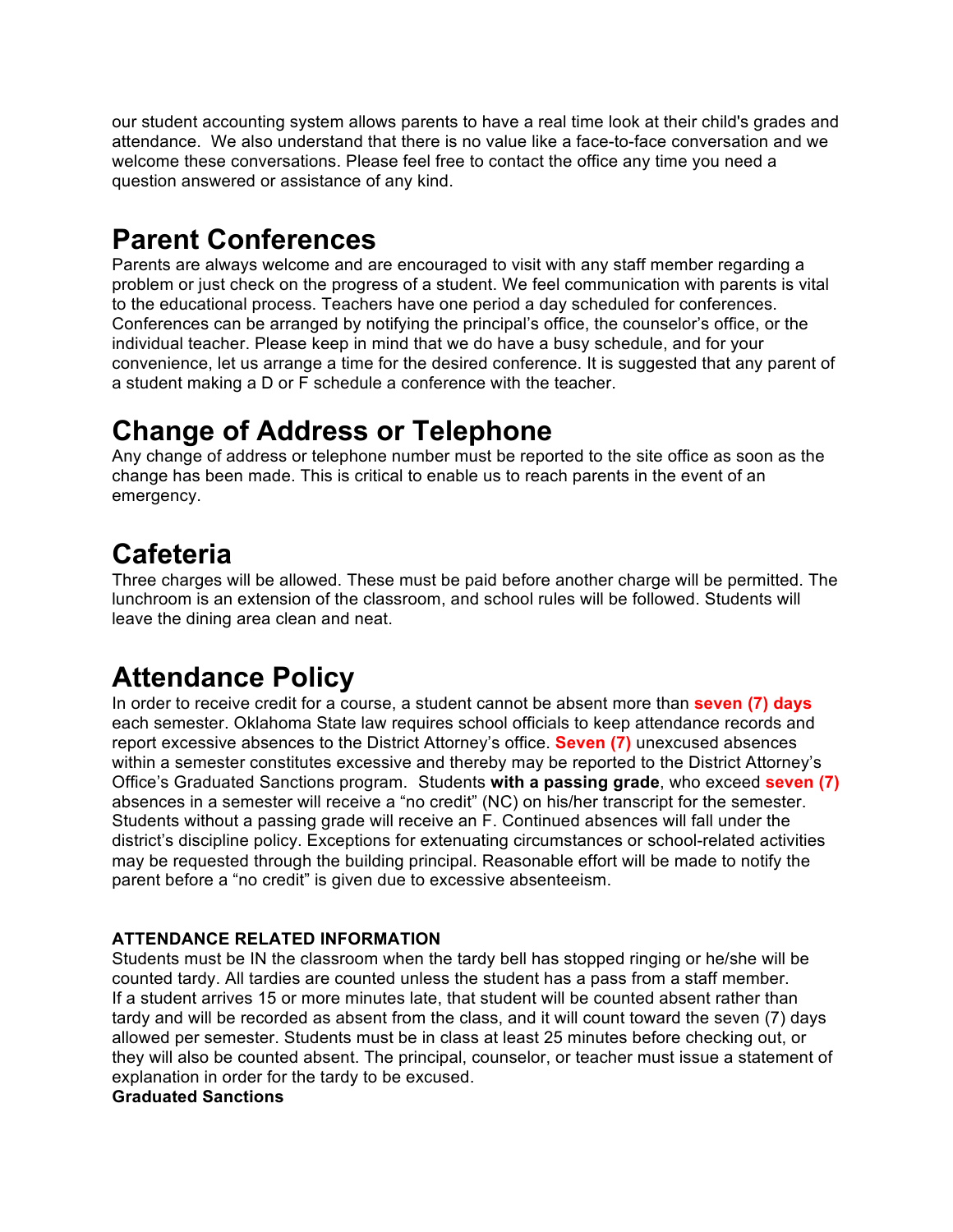When a student accumulates 7 unexcused absences they will be referred to the Grady County District Attorney's Office's Graduated Sanctions program. When a student is referred to the graduated sanctions program, the District Attorney's office will contact the parent/guardian to schedule a hearing.

#### EXCUSED ABSENCES

The following exceptions will not count against the student with respect to the attendance policy. Excused Absences Include:

**1. Any event that is approved as a school activity** 

**2. Any medical treatment that is substantiated by a physician's written statement. THE PHYSICIAN'S STATEMENT MUST BE SUBMITTED TO THE SCHOOL AND are SUBJECT TO VERIFICATION BY A SCHOOL OFFICIAL** 

**3. Any day a student serves as a page for the State or National Legislature (not to exceed five days)** 

- **4. A court subpoena**
- **5. Religious holidays or activities**

**6. Bereavement** 

**7. Forty-eight (48) hours to treat and clear head lice with appropriate medical documentation upon return to school** 

Family vacations are not exempted and such absences will count toward the maximum absences allowed per semester.

#### **THE PRINCIPAL WILL MAKE THE FINAL DECISION CONCERNING UNUSUAL CIRCUMSTANCES.**

#### NOTIFICATION:

The building principal or designee shall notify a student's parent or guardian regarding the student's absences (notified and unexcused) on the occasion of the third, fifth, sixth, and seventh day. Excused Absences do not count towards the 7 absences. When a student accumulates 5 or more absences (notified and unexcused), an attendance review will automatically be set for the student. A date, time and place will be determined by the administration. A faculty committee will meet with the parent/guardian to discuss ways to improve the student's attendance. The parent/guardian may provide doctor notes and other documentation to the office prior to the meeting. The attendance committee will present their findings and/or plan in writing to the parent/guardian and to the building principal. Parents should keep in mind that students who exceed 7 absences (notified and unexcused) may be subject to retention.

When a student accumulates 5 unexcused absences, a letter of concern will be sent to Grady County District Attorney's Graduated Sanctions Program. Oklahoma State law requires school officials to keep attendance records and report excessive absences to the District Attorney's office. When a student is referred to the graduated sanctions program, the District Attorney; office will contact the parent/guardian to schedule a hearing. When a student accumulates 7 unexcused absences within a semester, state law constitutes this as excessive and thereby the absences will again be reported to the District Attorney's Graduated Sanctions Program. Only extenuating circumstances will be considered for exceeding the maximum number of days allowed. THE PRINCIPAL WILL MAKE THE FINAL DECISION CONCERNING UNUSUAL CIRCUMSTANCES.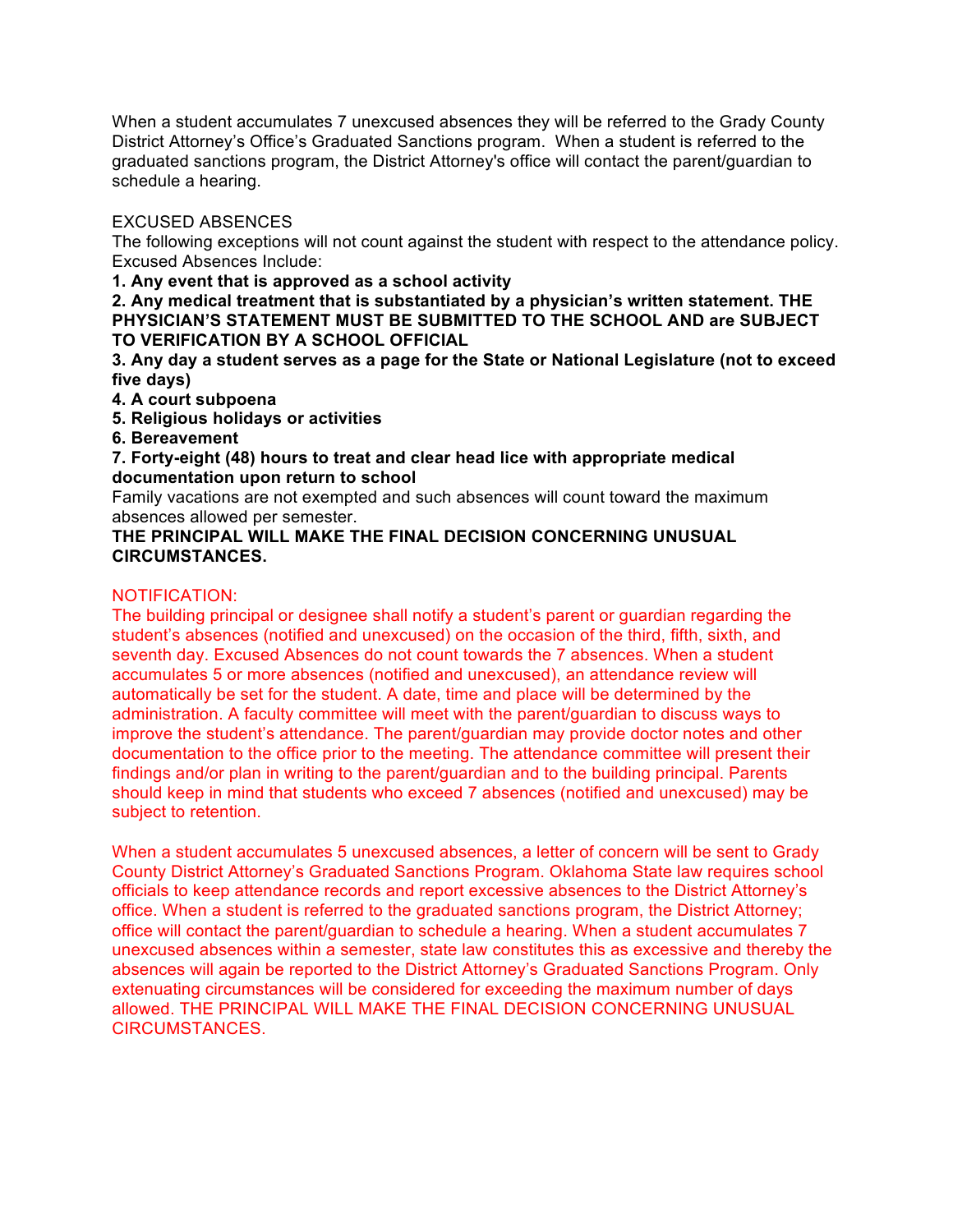### **Oklahoma Compulsory Attendance Law Title 70 OS Chapter 1 Sect. 10-105**

A. It shall be unlawful for a parent, guardian, or other person having custody of a child who is over the age of five (5) years, and under the age of eighteen (18) years, to neglect or refuse to cause or compel such child to attend and comply with the rules of some public, private or other school, unless other means of education are provided for the full term the schools of the district are in session or the child is excused as provided in this section. One-half (1/2) day of kindergarten shall be required of all children five (5) years of age or older unless the child is excused from kindergarten attendance as provided in this section. A child who is five (5) years of age shall be excused from kindergarten attendance until the next school year after the child is six (6) years of age if a parent, guardian, or other person having custody of the child notifies the superintendent of the district where the child is a resident by certified mail prior to enrollment in kindergarten, or at any time during the first school year that the child is required to attend kindergarten pursuant to this section, of election to withhold the child from kindergarten until the next school year after the child is six (6) years of age. A kindergarten program shall be directed toward developmentally appropriate objectives for such children. The program shall require that any teacher employed on and after January 1, 1993, to teach a kindergarten program within the public school system shall be certified in early childhood education. All teachers hired to teach a kindergarten program within the public school system prior to January 1, 1993, shall be required to obtain certification in early childhood education on or before the 1996-97 school year in order to continue to teach a kindergarten program.

B. It shall be unlawful for any child who is over the age of twelve (12) years and under the age of eighteen (18) years, and who has not finished four (4) years of high school work, to neglect or refuse to attend and comply with the rules of some public, private or other school, or receive an education by other means for the full term the schools of the district are in session. Provided, that this section shall not apply:

1. If any child is prevented from attending school by reason of mental or physical disability, to be determined by the board of education of the district upon a certificate of the school physician or public health physician, or, if no such physician is available, a duly licensed and practicing physician;

2. If any child is excused from attendance at school, due to an emergency, by the principal teacher of the school in which such child is enrolled, at the request of the parent, guardian, custodian or other person having control of such child;

3. If any child who has attained his or her sixteenth birthday is excused from attending school by written, joint agreement between:

a. the school administrator of the school district where the child attends school, and

b. the parent, guardian or custodian of the child. Provided, further, that no child shall be excused from attending school by such joint agreement between a school administrator and the parent, guardian or custodian of the child unless and until it has been determined that such action is for the best interest of the child and/or the community, and that said child shall thereafter be under the supervision of the parent, guardian or custodian until the child has reached the age of eighteen (18) years;

4. If any child is excused from attending school for the purpose of observing religious holy days if before the absence, the parent, guardian, or person having custody or control of the student submits a written request for the excused absence. The school district shall excuse a student pursuant to this subsection for the days on which the religious holy days are observed and for the days on which the student must travel to and from the site where the student will observe the holy days; or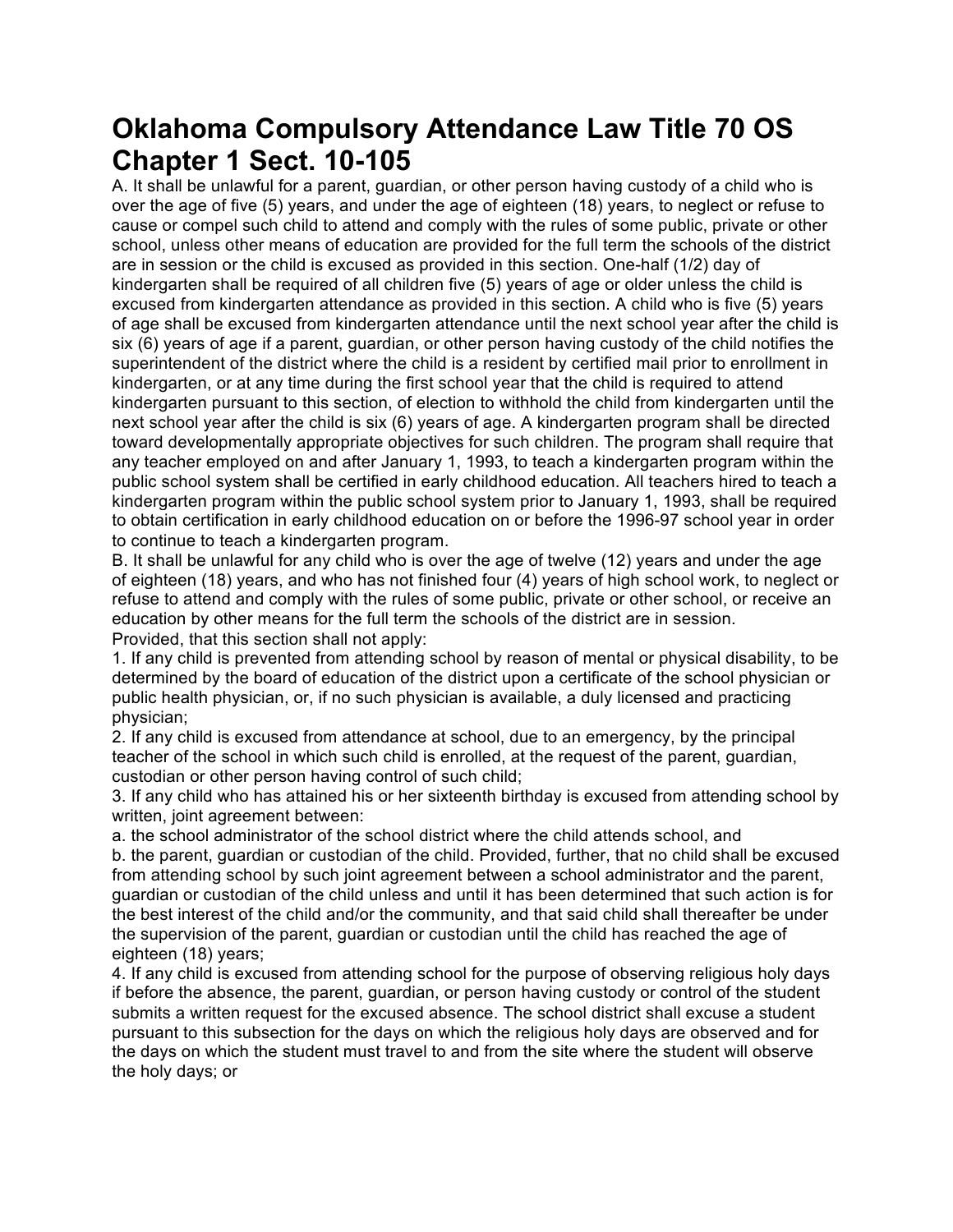5. If any child is excused from attending school for the purpose of participating in a military funeral honors ceremony upon approval of the school principal.

C. It shall be the duty of the attendance officer to enforce the provisions of this section. In the prosecution of a parent, guardian, or other person having custody of a child for violation of any provision of this section, it shall be an affirmative defense that the parent, guardian, or other person having custody of the child has made substantial and reasonable efforts to comply with the compulsory attendance requirements of this section but is unable to cause the child to attend school. If the court determines the affirmative defense is valid, it shall dismiss the complaint against the parent, guardian, or other person having custody of the child and shall notify the school attendance officer who shall refer the child to the district attorney for the county in which the child resides for the filing of a Child in Need of Supervision petition against the child pursuant to the Oklahoma Juvenile Code.

D. Any parent, guardian, custodian, child or other person violating any of the provisions of this section, upon conviction, shall be guilty of a misdemeanor, and shall be punished as follows: 1. For the first offense, a fine of not less than Twenty-five Dollars (\$25.00) nor more than Fifty Dollars (\$50.00), or imprisonment for not more than five (5) days, or both such fine and imprisonment;

2. For the second offense, a fine of not less than Fifty Dollars (\$50.00) nor more than One Hundred Dollars (\$100.00), or imprisonment for not more than ten (10) days, or both such fine and imprisonment; and

3. For the third or subsequent offense, a fine of not less than One Hundred Dollars (\$100.00) nor more than Two Hundred Fifty Dollars (\$250.00), or imprisonment for not more than fifteen (15) days, or both such fine and imprisonment.

Each day the child remains out of school after the oral and documented or written warning has been given to the parent, guardian, custodian, child or other person or the child has been ordered to school by the juvenile court shall constitute a separate offense.

E. At the trial of any person charged with violating the provisions of this section, the attendance records of the child or ward may be presented in court by any authorized employee of the school district.

F. The court may order the parent, guardian, or other person having custody of the child to perform community service in lieu of the fine set forth in this section. The court may require that all or part of the community service be performed for a public school district.

G. The court may order as a condition of a deferred sentence or as a condition of sentence upon conviction of the parent, guardian, or other person having custody of the child any conditions as the court considers necessary to obtain compliance with school attendance requirements. The conditions may include, but are not limited to, the following:

1. Verifying attendance of the child with the school;

2. Attending meetings with school officials;

3. Taking the child to school;

4. Taking the child to the bus stop;

5. Attending school with the child;

6. Undergoing an evaluation for drug, alcohol, or other substance abuse and following the recommendations of the evaluator; and

7. Taking the child for drug, alcohol, or other substance abuse evaluation and following the recommendations of the evaluator, unless excused by the court.

# **Tardy Policy**

The following are the graduated steps for students who violate the tardy policy. All tardies are cumulative. 1st tardy N/A, 2<sup>nd</sup> tardy - N/A, 3stardy -N/A, 4stardy - N/A, 5stardy parent contact, 6<sup>th</sup> tardy -1 day lunch detention, 7<sup>th</sup> tardy -3 days lunch detention, 8<sup>th</sup> tardy -2 days ISD, 9<sup>th</sup> tardy -3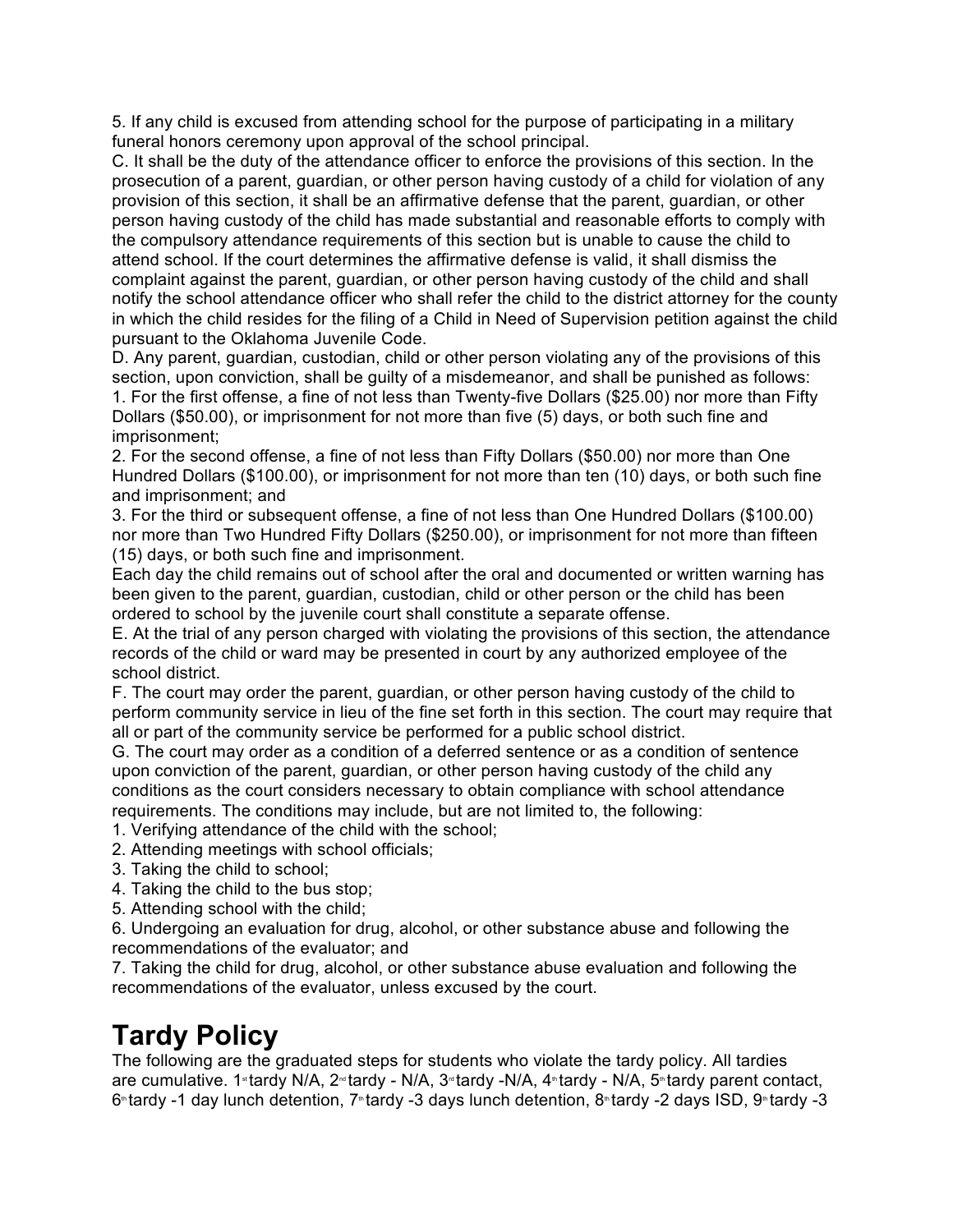days ISD, 10<sup>th</sup> tardy 4 days ISD. Further tardies will result in a continual escalation of consequences.

# **Permission to Leave Campus**

When the student boards the school bus or comes to school, then the student becomes the responsibility of the school district. Students are not permitted to leave the campus after they have arrived for the school day without permission from the principal's office. The parent or guardian must contact the office before the student will receive permission to leave campus. A sign-out sheet is to be filled-out before the student leaves the campus. Prior arrangements must be made by the parent or guardian with the school before the student will be allowed to check out. A phone call or written note will meet this criteria.

- Any student who leaves the campus without properly checking out through the office will be considered truant, and the problem will be dealt with by the building principal.
- Parents are not to take students directly from the classroom. Parents, please note: We are a closed campus for the purpose of the safety and security of your students.

# **Truancy Summary**

By definition, a student is truant if he/she is absent without a proper excuse and/or not properly checked-out through the office. School attendance officers may excuse absences for the following reasons:

- Illness, accident or injury, medical or dental appointments with documentation, death in the family, religious holidays, or emergency situations. Exceptions may be made by administration. Remember, even though an absence is excused, it will count against the 12 allowed per semester.
- It is the responsibility of the parent to notify the school if the student is absent for any reason. This notification is to be made before the absence or the day of the absence. If the school is not notified, the absence will be marked as unexcused, and the school will attempt to contact the parent or guardian to insure the student is not truant..

If a student has 10 consecutive unexcused absences, the student will be dropped from school rolls and may be reported as truant to county authorities. Also, Oklahoma law allows the driver's license of the student to be revoked if the student drops out of school. Withdrawal Procedure

The procedure for withdrawing from Bridge Creek Schools is as follows:

- 1. Authorization for withdrawal must be made to the registrar in person or over the phone by the parent or legal guardian.
- 2. The appropriate form must be picked up in the registrar's office and properly completed.
- 3. The form must be signed by:
- A. The teacher of each class
- B. A member of the library or media staff
- C. The attendance secretary
- D. The counselor
- E. The principal
	- 1. The form must be completed and returned for final clearance.
	- 2. Any book not returned or fees owed may result in the withholding of grades.

### **Hall Passing**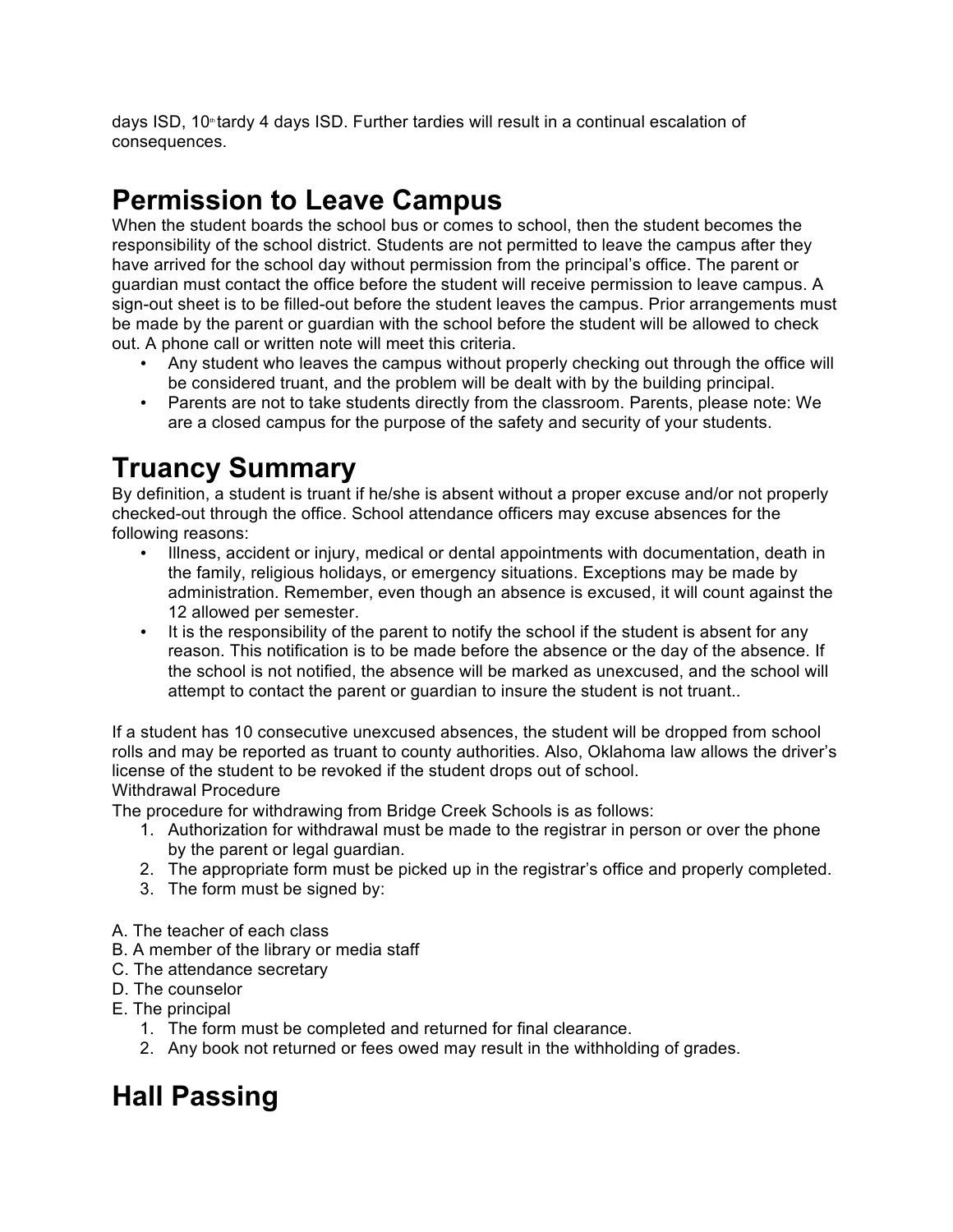Any student in the hall after the tardy bell has rung or in the hall during class time - no matter what the reason -must have a pass in his/her hand from a teacher, counselor, secretary, or principal. A four minute passing time is allowed between classes. If a student feels he/she will not be in class by the time the tardy bell rings, he/she should go to the classroom first and ask permission from the teacher to take care of the business that will cause him/ her to be late.

# **Student Transportation**

All buses used by Bridge Creek Schools meet the State Department of Education requirements and operate in conjunction with their regulations. Safety is of major importance. Students are urged to use care in loading and unloading and to always remain seated as long as the bus is in motion.

Students should regard the bus as a classroom as far as conduct is concerned. The bus driver is a school employee and has authority over the students similar to that of teachers. Remember, from the time you leave home until you return, you are subject to school regulations. Riding a bus is a privilege that a student can lose if proper conduct is not observed.

Because of safety concerns, it is important that every rider be listed on the route sheet. In the event of an emergency, we need addresses and phone numbers to contact parents/guardians. For safety and identification, all students will have assigned seats. Also, to ride a different bus, the student must have a note signed by the principal.

All buses will arrive at pick up locations at a set time. If there are no students at the bus stop, the bus will honk and wait for 30 seconds and then proceed to the next stop. If the bus is late, the driver will look for riders and then proceed to the next stop. We request that your children be at his/her stop 5 minutes before pickup time. There may be route changes to accommodate the fluctuation of students in the Bridge Creek District.

Bus discipline slips will be used this year. In most cases, students will be given a warning before the first discipline slip is used. The consequence of receiving a second slip is removal from the bus for two (2) days. The third slip will result in removal from the bus for two (2) weeks. The fourth slip will result in the removal from the

bus for nine (9) weeks. The fifth discipline slip will result in removal from the bus for the remainder of the school year.

Serious violations may result in the immediate removal of a student from the bus for extended periods of time. The following list is not all-inclusive but include examples of unacceptable behavior on the bus: improper boarding/departing, refusing to obey the driver, pushing, tripping, and hitting, not staying seated, hanging out windows, spitting, littering, eating or drinking, or throwing objects (on or out of the bus). For Parents and Students (Transportation) When an occasion arises that a patron or a student has a complaint with the transportation of students, the following steps shall be followed: The parent and/or student shall communicate with the bus driver to try and solve the problem. The parent and/or student shall meet with the transportation director to try and solve the problem. The parent and/or student shall put the complaint in writing and sign the complaint. The complaint shall be forwarded to the building administrator of the site attended by the student. The building administrator shall ask for a written response to the complaint from the transportation director. The building administrator shall conduct an investigation of the matter and determine the final disposition of the complaint. If the complaint addresses discipline of a student, the building administrator, after the investigation, shall determine the guilt or innocence of the student. If innocence is established, the student shall be returned all bus riding privileges. If guilt is established, the building administrator shall then determine the reasonableness of the discipline. The decision of the building administrator shall be final.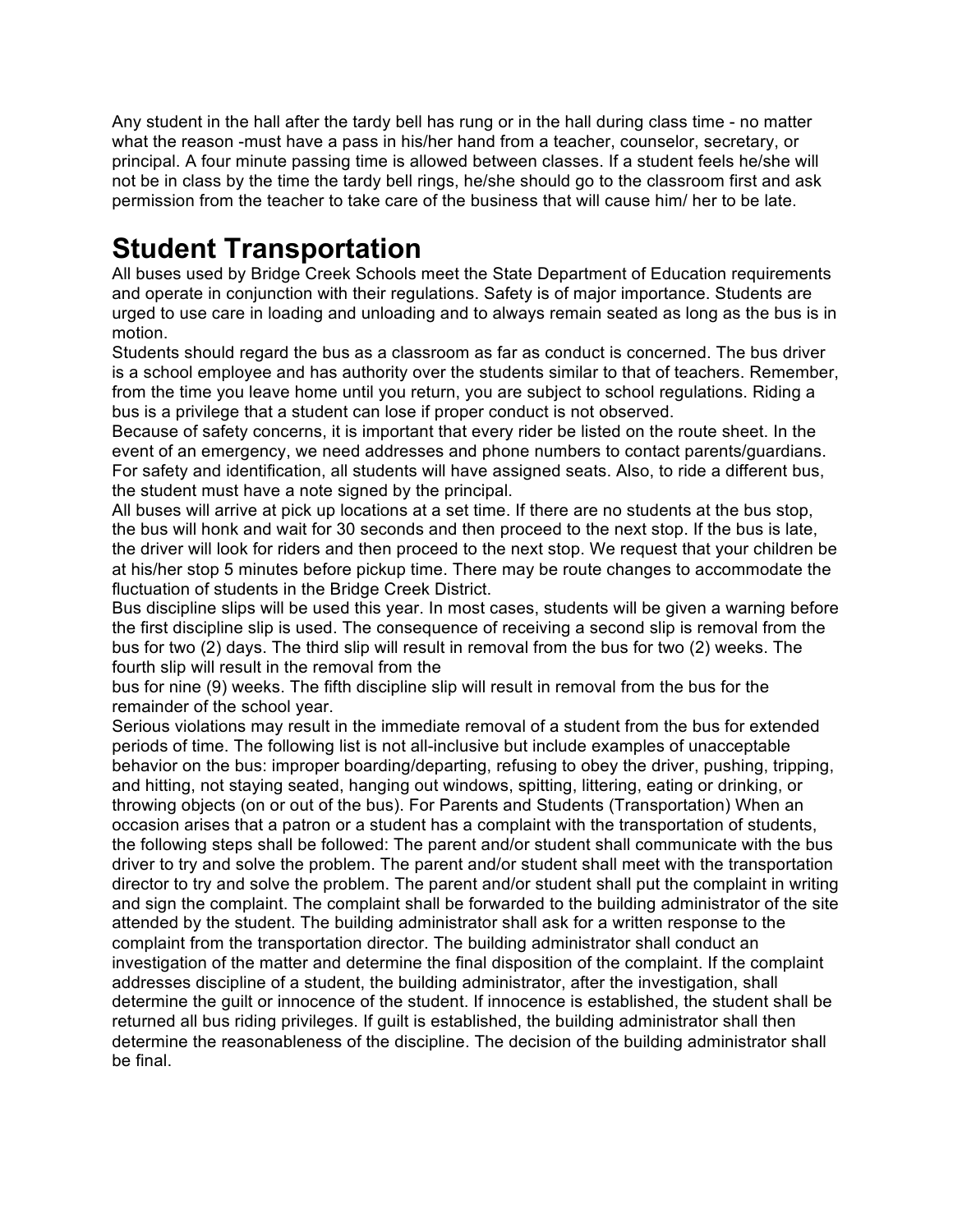# **Closed Campus**

Bridge Creek Schools is a closed campus. Once a student has arrived at school, he/she is not to leave the campus at any time during the day unless authorized to do so by permission from a site administrator or their designee. A student will only be allowed to leave campus if a parent requests the student be allowed to leave. However, the student must still check out through the office prior to leaving campus. We ask parents not to excuse their child to leave campus just to eat lunch. This circumvents the closed campus and can cause problems with enforcement. Any violation of this policy will be considered truancy and will result in disciplinary action.

# **SAFETY AND SECURITY**

At BCMS we make safety and security a top priority. Sometimes we have to balance safety and security with convenience and we appreciate your understanding. We always require all visitors to check into the office before going anywhere else on campus. This enables us to ensure that there are no strangers in our school at any time. We also appreciate your understanding during times of emergency. We may not always be able to accommodate your request during these times but it is always in the name of security and safety.

# **Fire Drill Procedure**

Fire drills at regular intervals are required by law and are an important safety precaution. It is essential that, when the first signal is given, everyone responds immediately and clears the building by prescribed routes. Students are to remain outside the building at their designated location until the signal is given to return inside. Teachers will lead their students from the room to the emergency exits. Teachers are to close their doors and take their grade books with them and call roll when everyone is at the designated meeting point. Teachers on planning period, office staff and custodians will make needed emergency calls and obtain the nearest fire extinguisher if the fire is small.

# **Tornado Drills Procedures**

Two drills each semester. On days of severe weather, the school will monitor information from local weather reports and the U.S. Weather Bureau. In the event of imminent danger, the following procedure will be followed:

- Warnings will be given from the office.
- Teachers will have the students leave the room to the designated area and follow standard emergency operating procedures.
- No student will be permitted to use the telephone during the alert.
- A roll check should be made after the "all clear" is given.

### **Lock Down and Intruder**

Each site will practice a lock down of facilities twice a year. Teachers will have procedures to secure their students in their room, and other personnel will secure the site facilities.

### **Bad Weather Information**

When it is necessary to close Bridge Creek Schools because of inclement weather, the following TV and radio stations will be notified.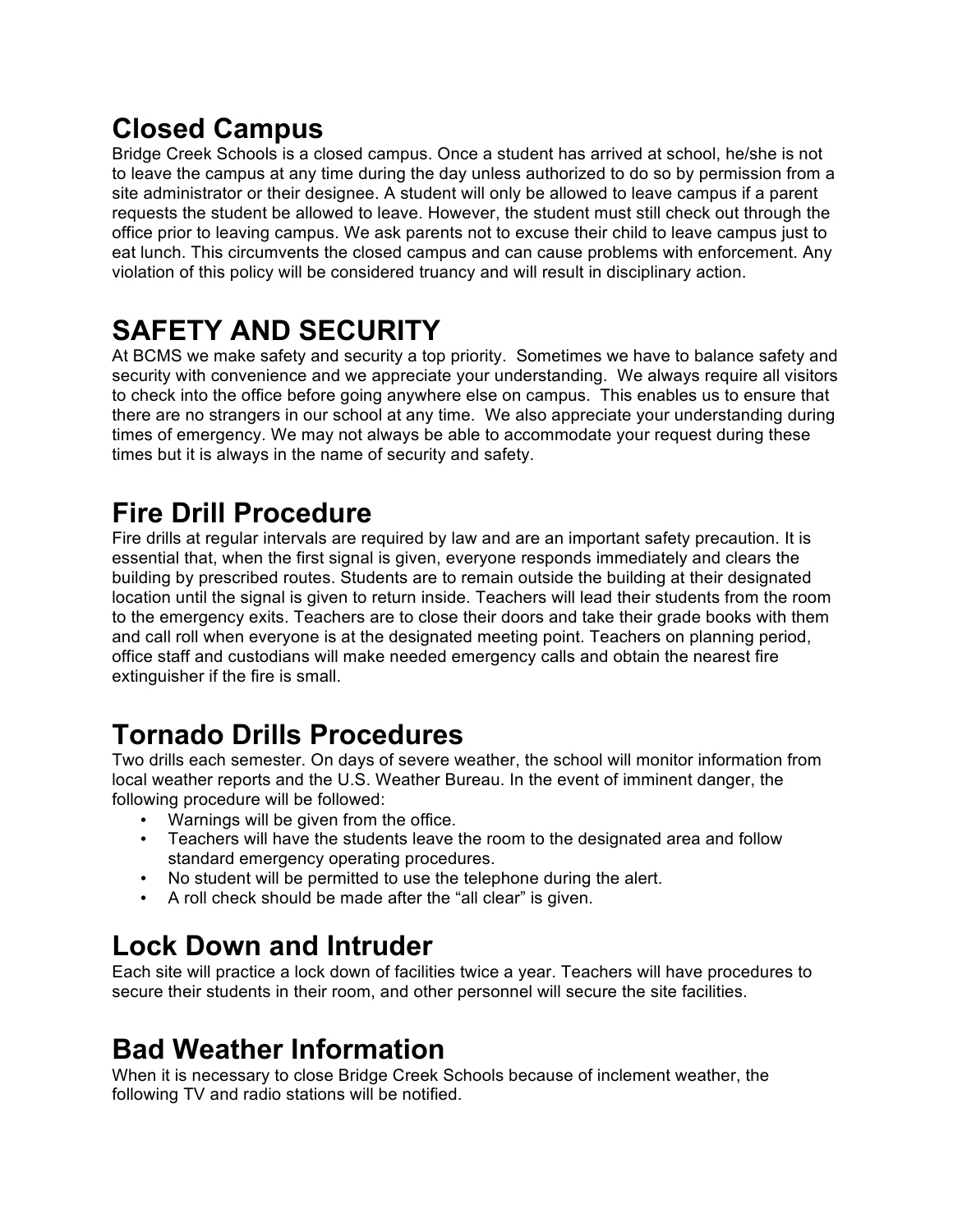- TV Channels 4, 5, and 9.
- Radio Stations (930 AM), KOKC (1520 AM)
- SchoolWay
- Twitter
- Facebook

### **Communicable Diseases**

To prevent an outbreak of communicable diseases such as head lice, scabies, etc., school employees can periodically check students at school. Your child will be sent home if suspected to be infected with communicable disease. It will be the parent's responsibility to rid their child of any disease. Once sent home with any communicable disease, a child must be checked by a person of the medical profession and receive a note from the person, stating that the child is no longer infested with the disease and can attend school once more. We can protect students from any such outbreak of any communicable disease by checking them at home periodically. Once an outbreak starts, it will spread rapidly. Please do not share any personal articles with your friends, including coats, hats, brushes, clothes, etc.

# **Guidance Services**

The counseling offices are open to students at all times to facilitate personal growth and development. All emergencies are dealt with immediately. To see the counselor, a student should sign up on the list posted in the office. The student will be called at the earliest possibility.

### **Health Services**

We do not have the facilities to take care of ill students for an extended period of time. Should your child become ill, we will give you a call. Please make arrangements for your child to get home or to the doctor. Sick students who are running a temperature should not return to school until their temperature has remained normal for 24 hours.

### **Immunizations**

Federal regulations require that every student must have three DPT vaccinations, three polio vaccinations, one MMR vaccination and Hep. A and B vaccinations before entering public school. A copy of the vaccination records must be on file in the permanent record of the student at school. If such records are not on file, your student may be asked to leave school until such records are properly furnished.

### **Residency**

Proving Residency The superintendent or designee may require the submission of evidence of residency in order to determine whether the student is eligible to attend the public schools or programs without payment of nonresident tuition. Such evidence may include, but is not necessarily limited to, the following:

1. Proof of payment of local ad valorem taxes

2. Title to residential property in the district, a valid unexpired lease agreement, or receipts for payment of rent on a district residence in which the applicant actually resides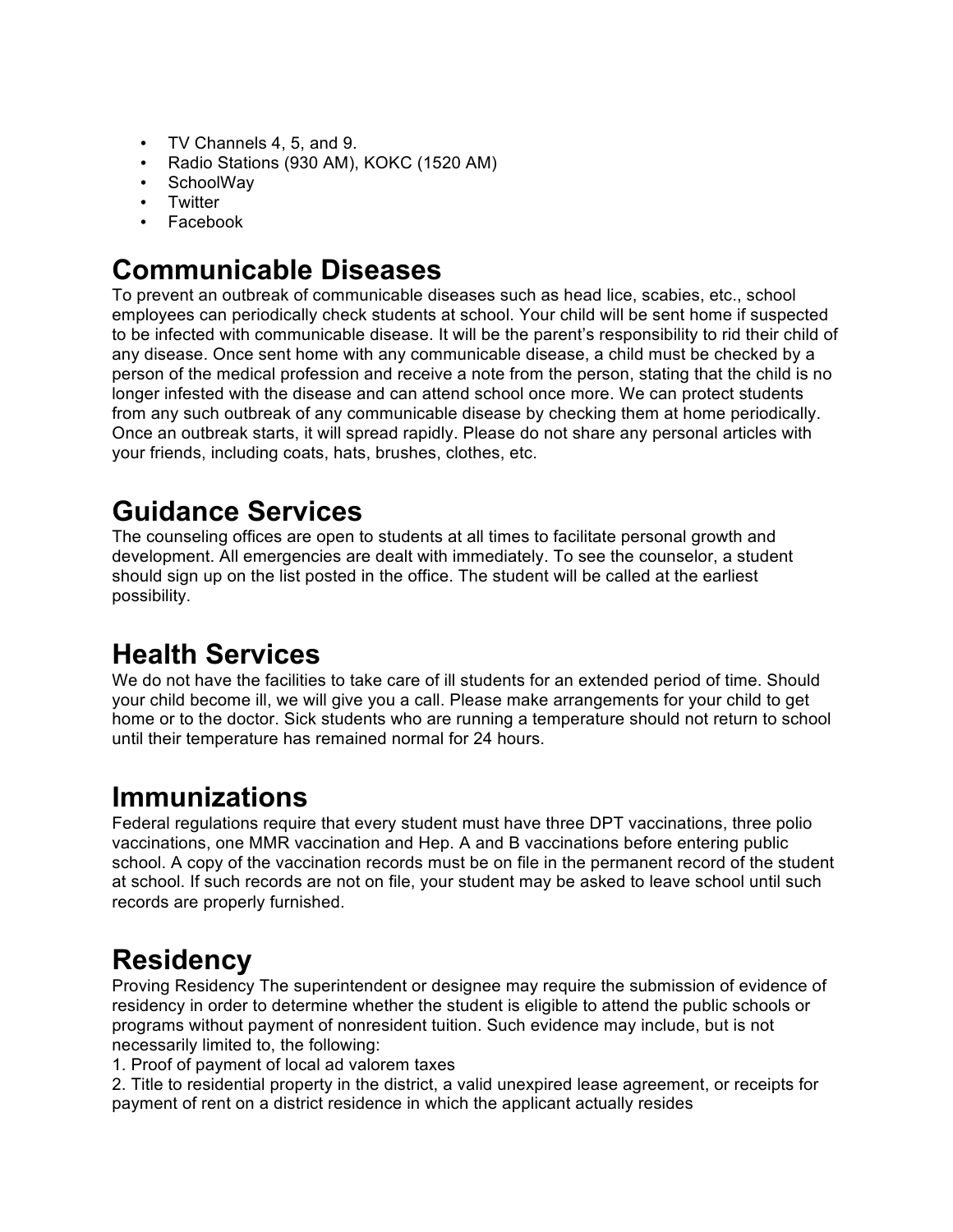- 3. Proof of provision of utilities
- 4. A valid, unexpired motor vehicle operator's permit or motor vehicle registration
- 5. Maintenance of voter registration Appeal of Decision

If the superintendent (or designee) denies admittance of a student who claims to be a resident of the district, the parent, guardian, or person having care and custody of the student (hereafter referred to as parent) may request a review of the decision. Such request for review shall be in writing and must be received by the superintendent or designee within three school days of the denial of admittance. The request for review shall include any additional pertinent information that may justify the admittance of the child. Upon receipt of a written request for review, the superintendent or designee will render a decision and notify the parent of the decision within three school days of the receipt of the request. If the parent disagrees with the findings, the parent will notify the superintendent or designee within three school days of the receipt of the decision. The superintendent will then submit the findings and all documents reviewed to the board of education. 701. R.1 2 of 2 pages The board will review the decision and the documents submitted by the superintendent and the student. The board will render a decision at the next regular board meeting. The board's decision may by appealed only pursuant to procedures utilized by the Oklahoma State Department of Education.

### **Transfers**

#### OPEN TRANSFERS

Bridge Creek Board of Education shall accept into the district students who reside in another school district under certain circumstances. In cases in which a transfer is granted, the student may continue to attend this school if the board approves. Further, if the board approves, a brother or sister of that transferred student may also be accepted. No student may transfer into the district if he or she has transferred before in the same school year. No student may transfer out of the district in the same year that he or she transferred in. However, if a student changes residence to another district, he or she may attend either the new district of residence or the district to which the previous transfer had been made.

**Procedure** 1. In order for a student to transfer, the parents of the said student must complete an application form specified by the State Board of Education. 2. Applications must be obtained from and filed with the superintendent of the receiving school district no later than April 1st for the next ensuing school year. 4. The board will approve or deny the application, and shall notify the student's parents of the decision no later than July  $15<sup>th</sup>$ . 5. The board has the right to reconsider and possibly deny the student's transfer for that year if the parents fail to meet this requirement.

#### **Factors to be Considered Students may be denied a transfer for any of the following**

**reasons:** Non Availability of programs in the receiving district No availability of staff in the receiving district No availability of space in the receiving district The student's record includes documentation of major discipline problems 703 2 of 3 pages The student's record includes documentation of unsatisfactory attendance The student has had numerous school district transfers The district will consider a class, program, or building unavailable due to space if such class, program, or building is at 85% of capacity. This practice will allow space for students moving into the district. Factors not to be Considered When transfer students are accepted, they will be taken on a first-come, first-served basis. Transfer decisions must NOT be made on the basis of any of the following factors: Ethnicity National origin Gender Income Disabling condition English proficiency Measure of achievement Aptitude Athletic ability Transfers approved before January 1, 2000, shall continue to be valid and not subject to other provisions of this policy unless the parent chooses otherwise. The Oklahoma Secondary School Activities Association shall determine student eligibility for participation in extra-mural competition.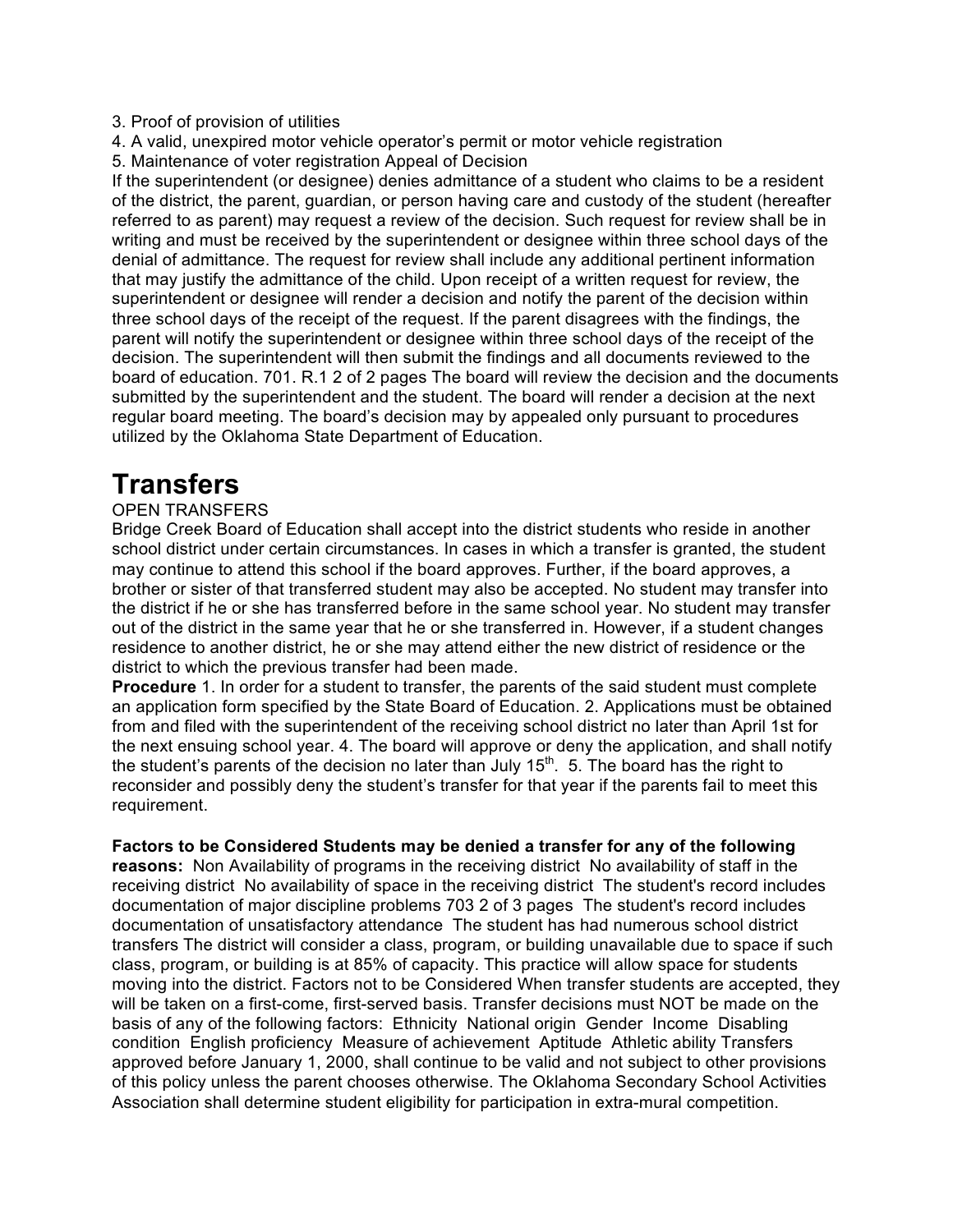# **AHERA**

The Asbestos Hazard Emergency Response Act of 1986 requires the inspection of all buildings in the school district for asbestos. The district has complied with this act. A management plan documenting these inspections is on file for public review. You may examine the plan located at the superintendent's office upon request.

Bridge Creek Public School annually notifies all parents, teachers and other employees by postings and handbooks. Additionally, information regarding any asbestos related activities, planned or in progress, will be disseminated by handouts and/or newspaper articles.

"The asbestos identified in our management plan will be checked regularly by an asbestos company and our staff to scrutinize any changes in the material which could cause a health hazard. We will continue to monitor the asbestos as defined by EPA guidelines. If changes occur our asbestos coordinator will notify the appropriate people as prescribed by law." Family Educational Rights

Notice by Publication of Annual Notification of the Rights of Students and Parents under Public Law 93-380

The School Board of the Bridge Creek Schools has adopted a student records policy for the school district. This policy is designed to meet the provisions of the Family Educational Rights and Privacy Act (FERPA). A copy of this policy will be kept in the superintendent's office and each principal's office. Copies may be obtained at the office of the Director of Special Service. In the course of a child's education, the Bridge Creek School District will keep records as deemed necessary to provide programs to meet his/her needs and interests. A parent has the right to inspect and review any and all records, files and data related to his/her child. These records will be available for such review at any time during the regular school day. If you have any concern regarding the accuracy or appropriateness of any information or record maintained by the school, please do not hesitate to inform your child's principal of that concern.

It is the right of a student's parents or an eligible student to seek to correct parts of the student's educational record, which he/she believes to be inaccurate, misleading, or in violation of the student's rights. This includes the right to a hearing to present evidence that the record should be changed if the district decides not to alter it to the parent or eligible student's request. The procedure for this is part of the Student Records Policies and

Procedure Policy. It is the intent of the Bridge Creek School District to limit the disclosure of the information contained in a student's educational records except: (1) by prior written consent of the student's parent or the eligible student, (2) as directory information, or (3) under certain limited circumstances, as permitted by FERPA. The Bridge Creek School District proposes to designate the following personally identifiable information contained in a student's educational records as "directory information," and it will disclose that information without prior written consent:

- The student's name
- The student's address
- The names of the student's parents
- The student's date of birth<br>• The student's class design
- The student's class designation (i.e. first grade, tenth grade, etc.)
- The student's extracurricular participation
- The student's achievement awards or honors
- The student's weight and height, if a member of an athletic team
- The school or school district the student attended before he/she enrolled in Bridge Creek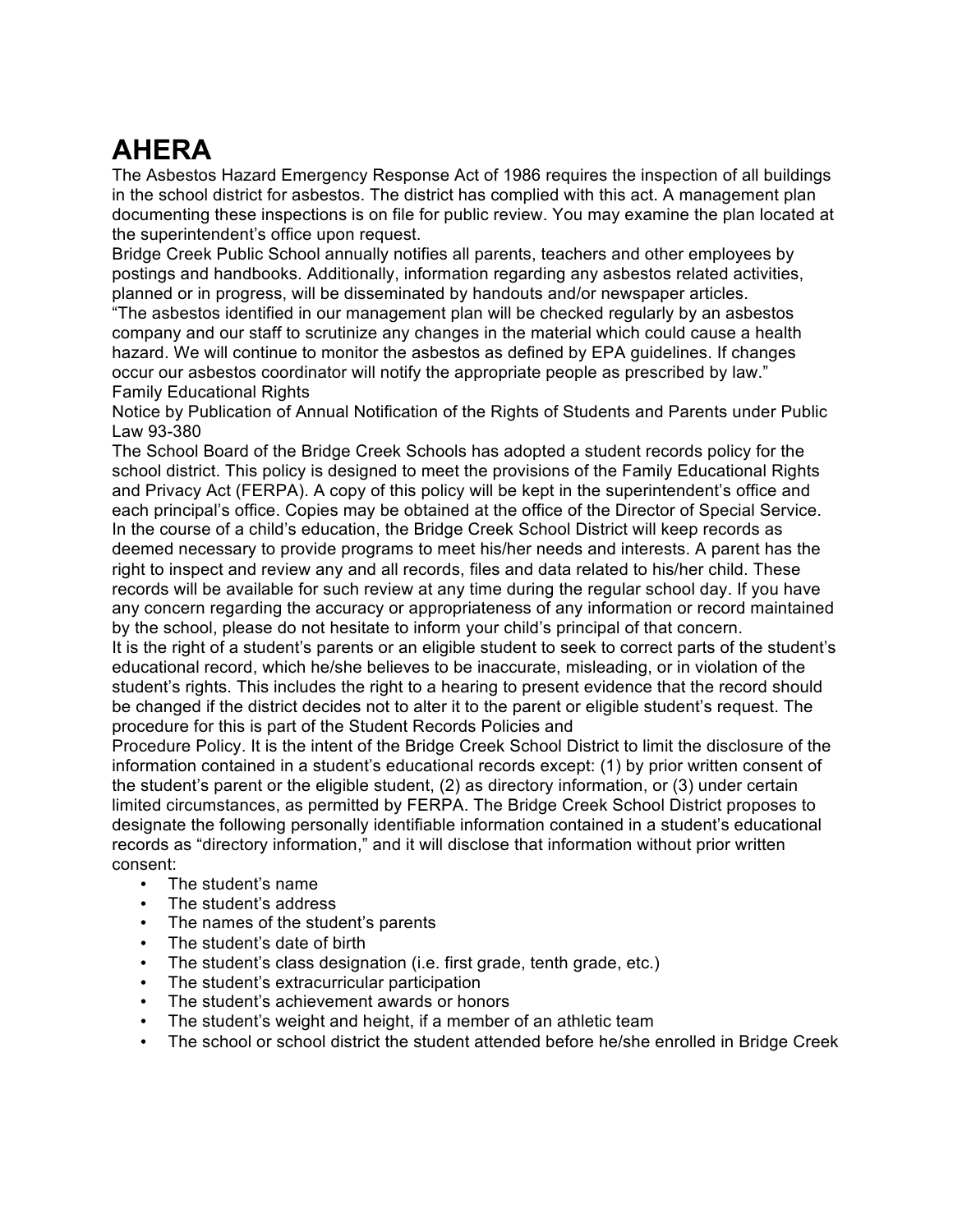18 years old, or a citizen of the Bridge Creek School District believes that the district is violating the Family Educational Rights and Privacy Act (FERPA), that person has a right to file a complaint with the

U.S. Department of Education. The Family Educational Rights and Privacy Act Office U.S. Department of Education Room 4511, Switzer Building Washington, D.C. 20202 A translation will be provided for anyone not able to read and understand the policy or for anyone not able to read and understand English.

Local FERPA Contact Person: David Morrow/ Superintendent.

### **Medications**

School policy requires that all prescribed and non- prescribed medication brought onto school grounds be brought to and administered through the office. Students must have a signed form (by parent or guardian) on file at the school. The forms may be picked up at the school's office. Only under these circumstances can medication be given. Medications should be taken at home if at all possible.

# **STUDENT VISITORS**

School visitations by students who are not enrolled in the Bridge Creek Public Schools are prohibited. Exceptions to this policy must be approved by the building principal. Vacationing students from other districts are prohibited from attending class or visiting at school during regular school hours.

### **Student Appearance and Dress Code**

Educational consideration is given to grooming and dress, which must not constitute a distraction or interfere with educational opportunities of other students. With ever changing styles, additional guidelines are established to help maintain high standards. These standards are provided so clothing does not distract from the educational process.

- Shoes must be worn at all times-no house shoes/slippers allowed
- No clothing with derogatory or suggestive pictures or phrases
- No advertising or suggestions of drugs, alcohol or tobacco
- Clothing and grooming must not constitute a health or safety hazard
- Pants with holes/frays above the knee are not permitted
- All pants must be worn at the waistline and all belts are to be buckled. Pants and jeans must be high enough to cover undergarments when seated. "Sagging" is never permitted.
- Appropriate undergarments should be worn at all times and be in good taste (modesty is the key).
- Undergarments must not be worn as outer garments. Any attire exposing undergarments is not permitted.
- Short shorts, gym shorts, biker shorts, soffee style shorts, spandex shorts, bodysuits and boxer shorts are not appropriate school attire.
- Skirts, dresses and shorts must be of an appropriate length so as to not be revealing when sitting, standing, or at any time. **Pants with holes/frays must meet the same length guidelines**.
- Tank tops, string or spaghetti strap tops, halter tops, tube tops, sheer tops with bra showing, racer backs and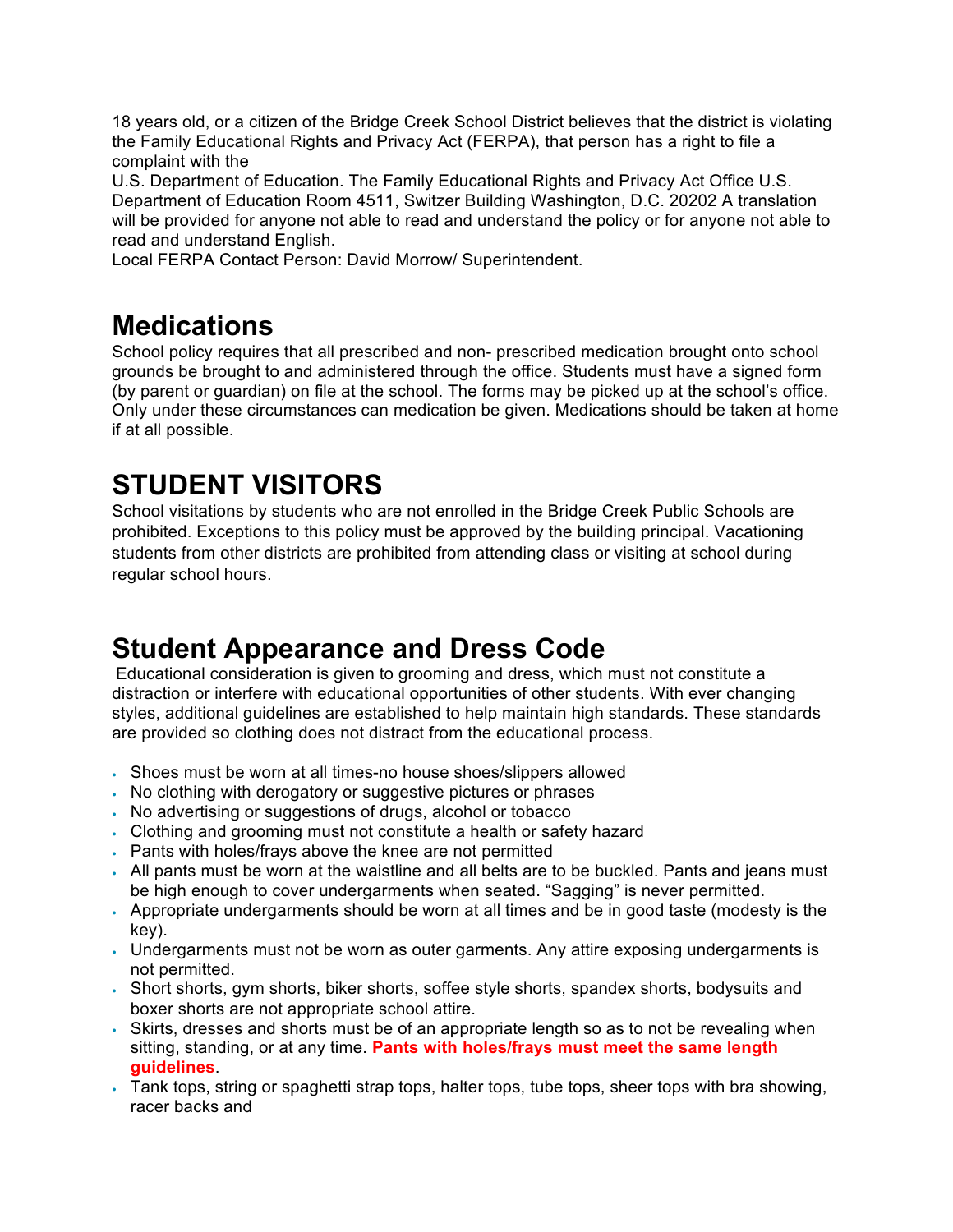- Backless tops are not appropriate school attire.
- Shoulders must be covered, cleavage unexposed and midriffs covered. Dresses are held to the same standard.
- Clothing/accessories deemed to be gang related by the principal will not be permitted.
- Headgear of any type is prohibited including hoods
- Accessories such as furry tails, chains, ropes, straps, spiked jewelry, sunglasses, etc. are not permitted inside the buildings.
- Clothing worn when participating in a school sponsored extracurricular activity may be worn to school when approved by the sponsor or coach. Examples: cheerleader outfits, pom team and band uniforms, etc.
- **NO BLANKETS ARE ALLOWED IN SCHOOL!**

There may be changes, interpretations or exceptions to the dress code as deemed necessary by administrators. These changes or interpretations will be dependent upon safety conditions or other types of situations that develop. Any student deemed in violation of the dress code will be required to find clothing that meets the code or will be sent home to correct the situation. Failure to meet dress code regulations will be grounds for disciplinary action and could result in an unexcused absence. The judgment of the principal concerning appropriateness is final.

#### **Important Information for Parents About Meningococcal Disease and Meningococcal Vaccines from the Oklahoma State Department of Education and the Oklahoma State Department of Health**

#### **What is meningitis?**

Meningitis is an infection of the spinal cord fluid and the fluid that surrounds the brain. Meningitis is usually caused by a virus or a bacterium. Meningitis caused by a virus is usually less severe and resolves without specific treatment, while meningitis caused by bacteria can be severe and may result in: Brain damage, Hearing loss,

Limb amputation, Learning disabilities, or Death.

**What types of bacteria cause meningitis?** There are several types of bacteria that may cause

meningitis, including: Neisseria meningitidis Streptococcus pneumoniae, Group B streptococcal disease, and Haemophilus influenzae type B (Hib).

This information sheet will focus on the disease caused by Neisseria meningitidis (Nay-sear-e-a men-ingit–it-dis), which is rare but especially risky for certain ages. Disease caused by Neisseria meningitidis is usually referred to as "meningococcal disease" (men-IN-jo-kok-ul disease). Many persons can be exposed to Neisseria meningitidis and carry the bacteria in their nose and throat for weeks to months spreading the bacteria to others, but not become ill. If the meningococcal bacteria invade the body, they may cause a rapidly spreading bloodstream infection, lung infection or meningitis. More information about the other kinds of bacteria that cause meningitis can be found at the web sites listed in the box at the end of this information sheet.

#### **Who is at risk from meningococcal disease?**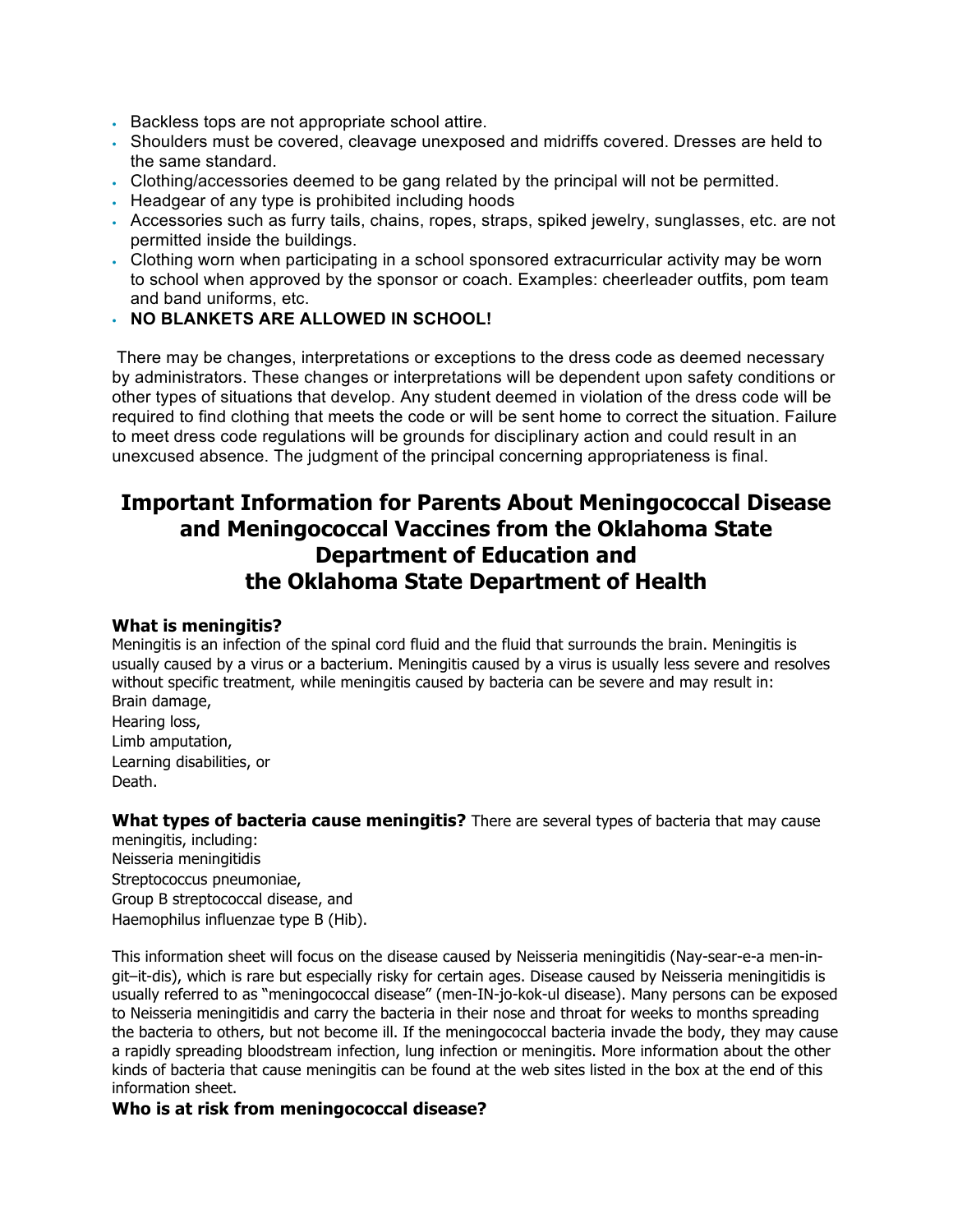Babies less than a year old have the highest risk for meningococcal disease, but no vaccine is available to protect them. The risk of meningococcal disease increases for adolescents and young adults aged 15 to 22 years, because of behaviors that spread the disease. On average, two to three people in this age group get meningococcal disease every year in Oklahoma. More than half of these could be prevented by vaccine.

College students, military personnel, or other persons living in close quarters or dormitory-style housing have a greater chance of contracting the disease than other persons their age. Other persons at increased risk include smokers or persons frequently exposed to second-hand smoke, those with immune system problems, those without a spleen, or international travelers going to countries where the disease is more common.

#### **How is the disease spread?**

The disease is spread by respiratory droplets produced by a person harboring the bacteria and expelled a short distance by laughing, singing, coughing, or sneezing. The bacteria may also be spread by direct contact with the respiratory fluids of someone who is infected. That includes kissing, or sharing a water bottle, food item, cigarettes, lipstick, lip balm, mouth guard or anything an infected person touches with his or her nose or mouth.

#### **Why is meningococcal disease dangerous?**

Meningococcal disease is relatively uncommon with about 2,500 people affected every year in the United States. However, the infection can spread very quickly and 300 of those people die in spite of treatment with antibiotics. Of those who live, about 400 a year lose their arms or legs, become deaf, have problems with their nervous systems, become mentally retarded, or suffer seizures or strokes.

For this reason, it is best to prevent the disease from occurring. Signs and symptoms of meningococcal disease may be confused with other infectious diseases. If your child has symptoms of meningococcal disease, contact your healthcare provider immediately.

#### **Signs and Symptoms of Meningitis**

Headache Fever Chills Stiff neck Extreme tiredness Vomiting Sensitivity to light Rash of purplish black-red dots or splotches **Confusion** Seizures

#### **How can meningococcal disease be prevented?**

Vaccines can prevent approximately two-thirds of the meningococcal disease cases. There are two types of meningococcal vaccine available in the United States that protect against four of the five most common disease-causing strains of the meningococcal bacteria.